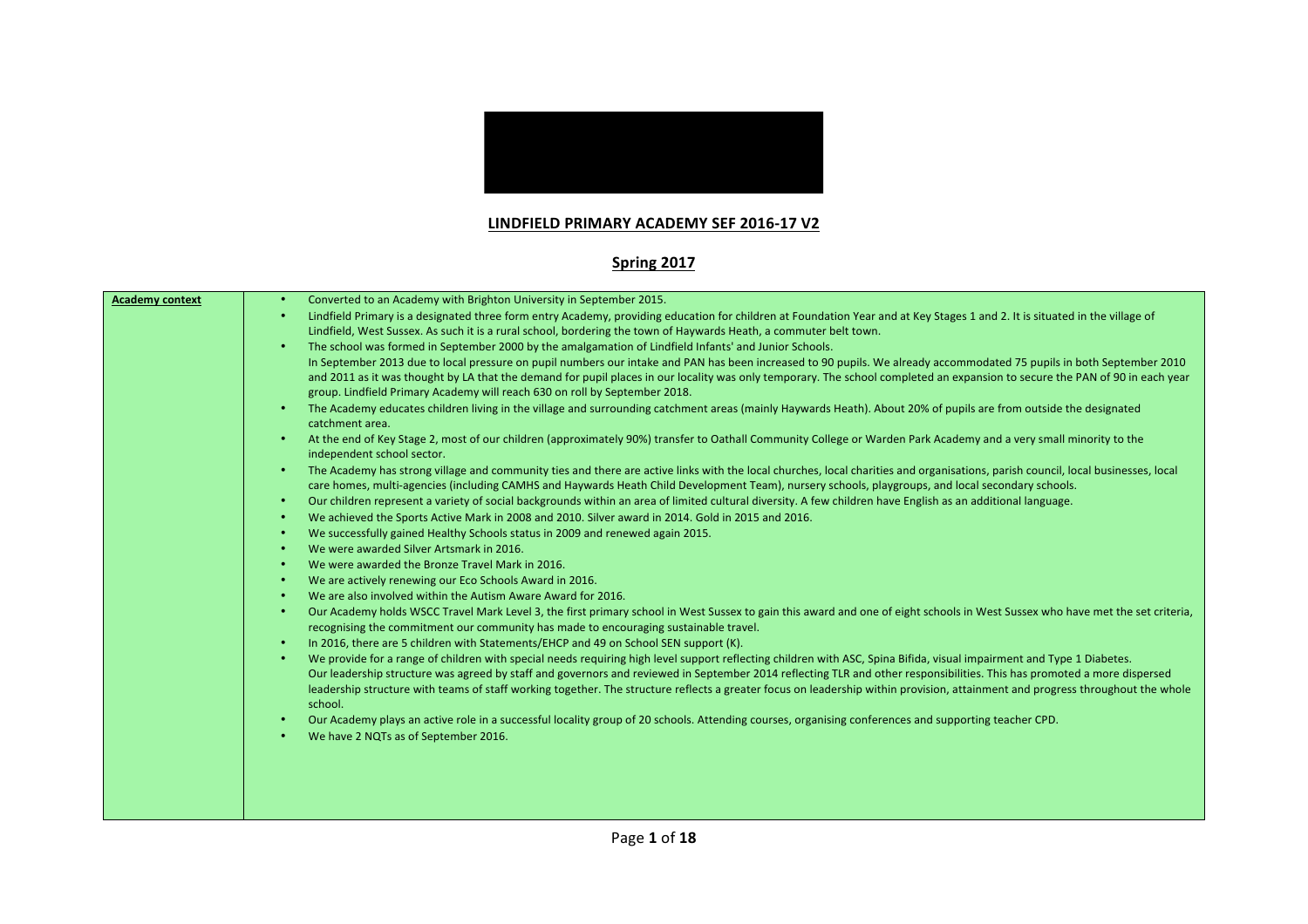| <b>Areas for whole</b>                       | <b>TARGETS</b>                                                                                                                 |                 | <b>PROGRESS TO DATE</b>                                                                                                                                          |
|----------------------------------------------|--------------------------------------------------------------------------------------------------------------------------------|-----------------|------------------------------------------------------------------------------------------------------------------------------------------------------------------|
| Academy development                          | <b>Improving Maths outcomes</b>                                                                                                |                 | These targets will be reviewed in the Summer Term.                                                                                                               |
|                                              | More able, problem solving, progress of Summer born, Early Years, close the gap                                                |                 |                                                                                                                                                                  |
|                                              | <b>Improving Writing outcomes</b>                                                                                              |                 |                                                                                                                                                                  |
|                                              | Early Years, able writers, text-based curriculum, shared writing, assessment, handwriting                                      |                 |                                                                                                                                                                  |
|                                              | Improving the progress of groups                                                                                               |                 |                                                                                                                                                                  |
|                                              | For disadvantaged children to further close the gap in Reading, Writing and Maths in KS1<br>and KS2                            |                 |                                                                                                                                                                  |
|                                              | Improving the Learning Environment                                                                                             |                 |                                                                                                                                                                  |
|                                              | Outside learning, display, health and safety, consistency in classrooms                                                        |                 |                                                                                                                                                                  |
|                                              | Curriculum coverage                                                                                                            |                 |                                                                                                                                                                  |
|                                              | Planning formats, PSHE curriculum, Science coverage, statutory requirements for Key                                            |                 |                                                                                                                                                                  |
|                                              | <b>Stages</b>                                                                                                                  |                 |                                                                                                                                                                  |
| <b>Progress in previous</b>                  | <b>KEY ISSUES</b>                                                                                                              | <b>PROGRESS</b> |                                                                                                                                                                  |
| inspection key issues                        | Improve pupils' progress in mathematics from good to outstanding by providing greater                                          |                 | In 2016, the maths progress score was -0.1. 74% of children achieved expected standard                                                                           |
| <b>Previous inspection</b><br>date: Dec 2010 | challenge in lessons for pupils of above average ability.                                                                      |                 | and 20% achieved a high standard.                                                                                                                                |
|                                              |                                                                                                                                |                 | 93% of our children made expected progress compared with 89% nationally. 60% of our<br>children made better than expected progress compared with 35% nationally. |
|                                              |                                                                                                                                |                 | 15% of children achieved L6 and 52% of children achieved L5+. Book scrutiny focus                                                                                |
|                                              |                                                                                                                                |                 | Summer term 2016                                                                                                                                                 |
|                                              | To achieve greater pace in lessons and reduce teacher talk time.                                                               |                 | Lesson observations indicate greater pace in lessons and staff are aware of active learning                                                                      |
|                                              |                                                                                                                                |                 | during carpet time.                                                                                                                                              |
|                                              | Improve the consistency of teachers' marking in order to ensure that pupils' next steps in                                     |                 | Regular meetings and trialling of ideas across the school to improve developmental                                                                               |
|                                              | learning are linked more closely to their individual targets.                                                                  |                 | marking/feedback. Regular book scrutiny to ensure consistency and ways forward are                                                                               |
|                                              |                                                                                                                                |                 | addressed. Emphasis on reflective learning. Staff meetings to focus on the impact of                                                                             |
|                                              |                                                                                                                                | marking.        |                                                                                                                                                                  |
|                                              | <b>OVERALL EFFECTIVENESS- GRADE 2</b>                                                                                          |                 |                                                                                                                                                                  |
| <b>STRENGTHS</b>                             |                                                                                                                                |                 | <b>AREA OF DEVELOPMENT</b>                                                                                                                                       |
|                                              | The Academy demonstrates consistently good/outstanding teaching. This is shown through triangulation of                        |                 | To be outstanding the school needs to improve the standard of writing                                                                                            |
|                                              | progress/marking/teaching. Good progress over time for children.                                                               |                 | particularly for boys and higher level.                                                                                                                          |
|                                              | This is a very effective Academy which uses all its resources efficiently and economically to provide a very good              |                 | Challenge the more able                                                                                                                                          |
|                                              | education for all its pupils. Standards have been high for some time and all the indicators tell us that pupils achieve        |                 | Further close the gap for disadvantaged children.                                                                                                                |
|                                              | very well and make good progress.                                                                                              |                 | Efficiently manage the budget                                                                                                                                    |
|                                              | The Trust Peer Review moderation has agreed with our judgements.<br><b>EFFECTIVENESS OF LEADERSHIP AND MANAGEMENT- GRADE 2</b> |                 |                                                                                                                                                                  |
|                                              |                                                                                                                                |                 |                                                                                                                                                                  |
| <b>STRENGTHS</b>                             |                                                                                                                                |                 | <b>AREA OF DEVELOPMENT</b>                                                                                                                                       |
| <b>DRIVE</b>                                 |                                                                                                                                |                 |                                                                                                                                                                  |
|                                              | The Principal, Governors and staff have ambitious vision for the Academy underpinned by data analysis, rigorous                |                 | To continue to recruit teachers, at all levels, who demonstrate<br>$\bullet$                                                                                     |
|                                              | monitoring and target setting. All Leadership have a highly accurate understanding of the strengths and weaknesses             |                 | potential to be future School Leaders.                                                                                                                           |
| of the school.                               |                                                                                                                                |                 | Continue to raise the leadership potential and leadership capacity of<br>$\bullet$                                                                               |
|                                              | The SLT are ambitious for the Academy and are committed to securing the highest standards and continuous                       |                 | staff at all levels of the Academy organisation. All members of staff are                                                                                        |
|                                              | improvement in all areas of the Academy's work. This results in high expectations and the setting of challenging               |                 | involved in the Key targets for the AIP.                                                                                                                         |
| targets at all levels.                       |                                                                                                                                |                 |                                                                                                                                                                  |
|                                              | Both the Principal and Vice Principal are high quality classroom practitioners. They have significant responsibilities for     |                 |                                                                                                                                                                  |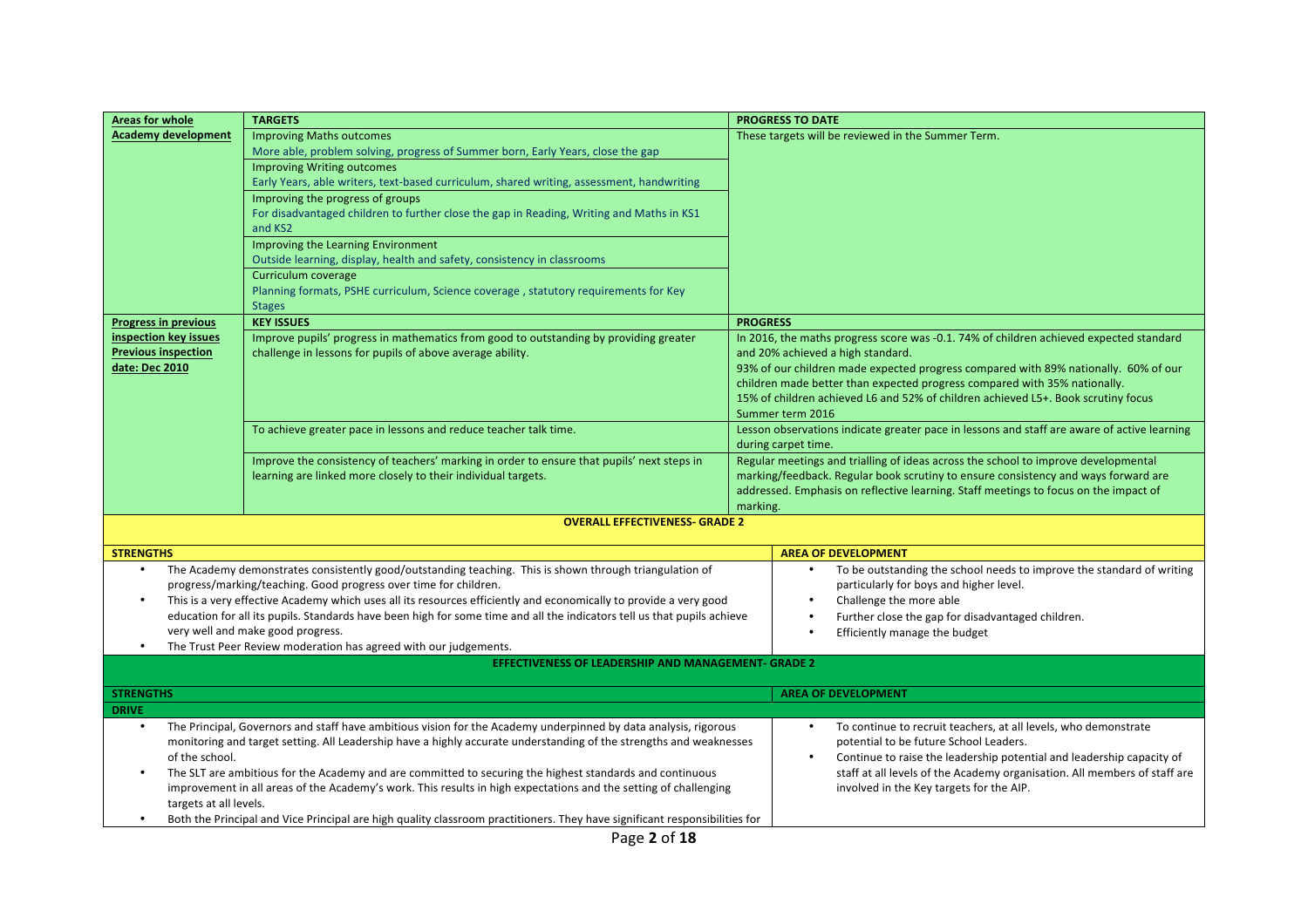| teaching and learning standards throughout the Academy.                                                                                                                                                                                                                                                                                                                                                                                                                                                                                                                                                                                                                                                                                                                                                                                                                                                                                                                                                                                                                                                                                                                                                                                                                                                                                                                                                                                                                                                                                                                                                                              |                                                                                       |                                                                                                                                                                                                                                                                          |
|--------------------------------------------------------------------------------------------------------------------------------------------------------------------------------------------------------------------------------------------------------------------------------------------------------------------------------------------------------------------------------------------------------------------------------------------------------------------------------------------------------------------------------------------------------------------------------------------------------------------------------------------------------------------------------------------------------------------------------------------------------------------------------------------------------------------------------------------------------------------------------------------------------------------------------------------------------------------------------------------------------------------------------------------------------------------------------------------------------------------------------------------------------------------------------------------------------------------------------------------------------------------------------------------------------------------------------------------------------------------------------------------------------------------------------------------------------------------------------------------------------------------------------------------------------------------------------------------------------------------------------------|---------------------------------------------------------------------------------------|--------------------------------------------------------------------------------------------------------------------------------------------------------------------------------------------------------------------------------------------------------------------------|
| Challenging targets are set for children in EYRS, Year 2, Year 5 and Year 6 on an annual basis.<br>$\bullet$                                                                                                                                                                                                                                                                                                                                                                                                                                                                                                                                                                                                                                                                                                                                                                                                                                                                                                                                                                                                                                                                                                                                                                                                                                                                                                                                                                                                                                                                                                                         |                                                                                       |                                                                                                                                                                                                                                                                          |
| <b>IMPACT OF TEACHING AND LEARNING</b>                                                                                                                                                                                                                                                                                                                                                                                                                                                                                                                                                                                                                                                                                                                                                                                                                                                                                                                                                                                                                                                                                                                                                                                                                                                                                                                                                                                                                                                                                                                                                                                               |                                                                                       |                                                                                                                                                                                                                                                                          |
| Both the Principal and Vice Principal have significant responsibilities for teaching and learning standards throughout<br>the Academy.<br>Challenging targets are set each year for pupils' attainment and progress and in all areas of the Academy's work.<br>These are carefully monitored and used as important means of judging the Academy's success.<br>The SLT, supported by Subject Leaders, are successful in monitoring, evaluating, reviewing and improving teaching<br>and learning. Leaders demonstrably work hard to monitor, improve and support teaching. Teaching quality is<br>sustained at a high level.<br>The Principal provides opportunities and support for staff development. All staff are encouraged to engage with both<br>internal and external opportunities for professional enhancement.<br>All staff have had Performance Appraisal. Interim reviews in the spring term have also been put in place.<br>Improving developmental marking (written feedback) - regular meetings and trialing of ideas across the school.<br>Rewriting of writing checklists and marking cards for developmental marking. Staff meeting to update staff on a<br>regular basis e.g. feedback from book scrutiny.<br>Training for staff on how to close the gap between disadvantaged children and their peers.<br>Improved communication with parents in SEN. (parent survey)<br>The academy is continuing to develop a peer/coaching cycle within the use of IRIS.<br><b>EVALUATING PROVISION</b><br>The Principal, Governors and School Leadership Team have a secure overview of the Academy strengths and areas for | learning for all children.<br>To further develop quality first teaching.<br>$\bullet$ | Ensure that the Academy appraisal system continues to both challenge<br>staff and support them in providing the best possible teaching and<br>Develop the use of IRIS coaching technology in school.<br>To continue to be more efficient and monitor the Academy budget. |
| development, based on a very effective strategy for self-evaluation and they ensure that these are incorporated in<br>the Academy Improvement Plan. Each year the Academy Improvement Plan, which is written on the outcomes of the<br>self-evaluation process, data from county and government and the peer review, identifies Key Targets. These are<br>communicated to all teaching and non-teaching staff. The Key Targets are worked on in small groups of Key Staff.<br>Action plans and written and reviewed.<br>The budget is targeted on the educational priorities and each year it is carefully balanced. Financial planning and<br>financial management are efficient and great care is taken to use all resources effectively and economically to raise<br>standards and improve progress.<br>An excellent self-evaluation strategy has been put into place to ensure continuous, effective monitoring evaluation<br>and review. The educational priorities for improvement and raising standards are identified and agreed by the<br>governors. The Academy Improvement Plan (AIP) document is written each year to deploy the budget and resources<br>to address the educational priorities that will bring about progress and improvement for pupils.<br>The times that the AIP and SEF are altered during the school year have changed so that more account can be taken of<br>$\bullet$<br>Raise online data.<br>Leaders provide staff meetings and INSET Days to improve teaching and learning and professional development for all<br>$\bullet$<br>staff.                                                        |                                                                                       |                                                                                                                                                                                                                                                                          |
| <b>CURRICULAR IMPACT</b>                                                                                                                                                                                                                                                                                                                                                                                                                                                                                                                                                                                                                                                                                                                                                                                                                                                                                                                                                                                                                                                                                                                                                                                                                                                                                                                                                                                                                                                                                                                                                                                                             |                                                                                       |                                                                                                                                                                                                                                                                          |
| Teachers plan the curriculum to build on what has gone on before and finding out what the children already know.<br>$\bullet$<br>Research skills are developed particularly well through the topic based approach.<br>The Academy's curriculum provides highly positive, memorable experiences and rich opportunities for high quality<br>learning; has a very positive impact on all pupils' behaviour and safety; and contributes very well to pupils'<br>achievement and to their spiritual, moral, social and cultural development.<br>The curriculum is bespoke to the Academy and developed around the needs and experiences of our children. The<br>$\bullet$<br>curriculum has vastly evolved since the previous inspection and is underpinned by clear basic skills, with clear<br>continuity and progression. At the heart of the curriculum is the need to provide children with real, first hand                                                                                                                                                                                                                                                                                                                                                                                                                                                                                                                                                                                                                                                                                                                         | Enjoyment.                                                                            | Ensure that the Academy's curriculum embodies the national<br>curriculum and is thereby meeting its commitment to Excellence and<br>The new Jigsaw PSHCE curriculum to be introduced.<br>Sex Education and Relationship Policy to be reviewed.                           |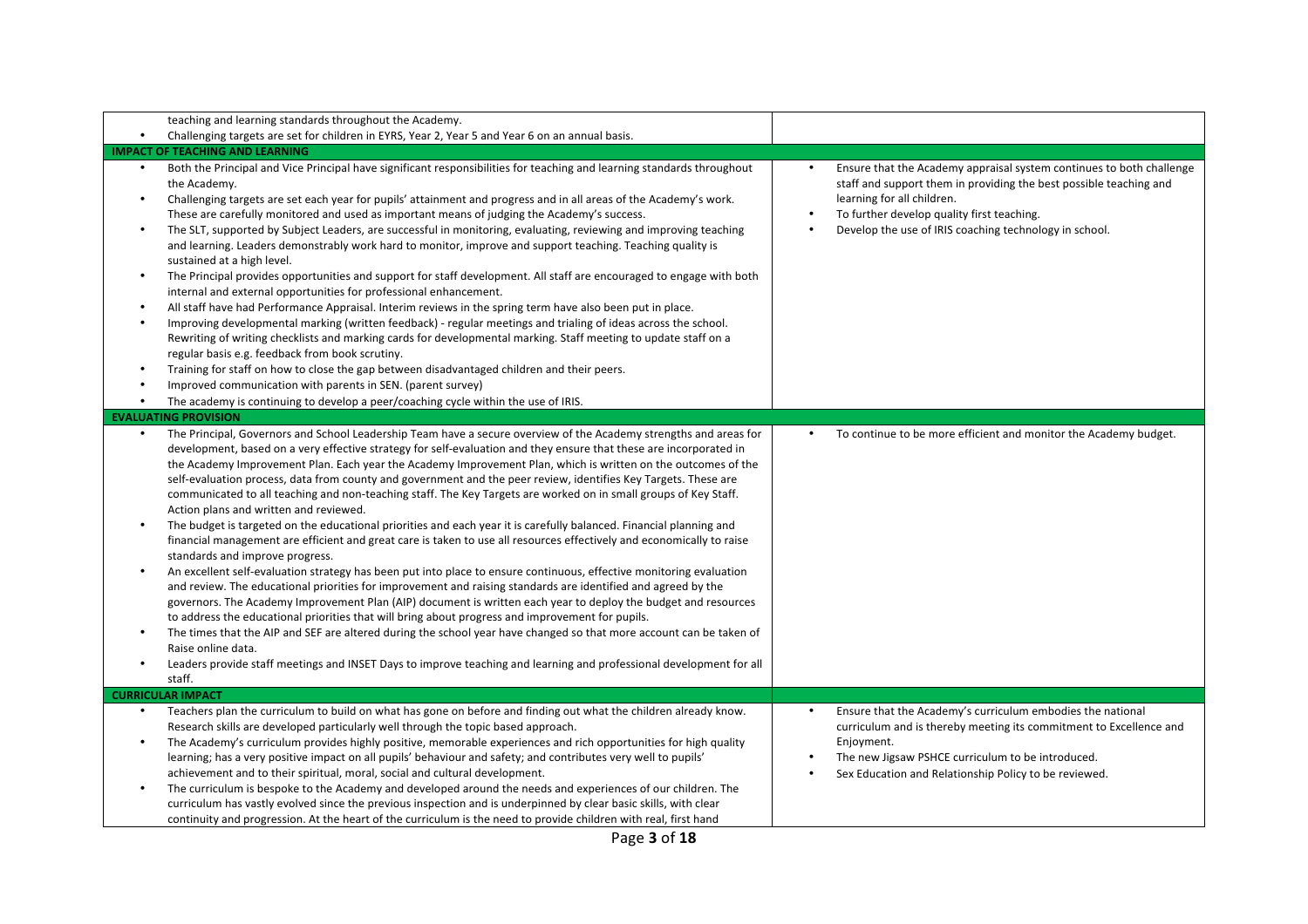| $\bullet$<br>$\bullet$<br>$\bullet$<br>$\bullet$<br>$\bullet$<br>$\bullet$ | experiences to enrich and stimulate further learning. As a result, children enjoy a stimulating and memorable<br>curriculum which is underpinned by high standards.<br>Coordinators review and write action plans to show developments in all subjects to maximize children's learning.<br>We have a strong locality with an ethos of sharing expertise and CPD opportunities. Good practice is also shared<br>through staff meetings, INSET Days, moderation sessions and year group meetings.<br>Children are provided with a wealth of experiences (OfSTED, HMI review of Science).<br>International award and School Games Kite Mark (Gold) have been gained. They have all been implemented through<br>a cross Key Stage approach and therefore have had greater impact.<br>Extra-curricular before and after school clubs include a wide of range activities e.g. art, dance, sport, music and<br>coding.<br>Forest Schools programme that enhances the Science curriculum for all Year 4 children and children on our Pupil<br>Premium register.<br>Structured Read, Write Inc. phonics programme with proven results.<br>High quality phonic training delivered by the Literacy, Language and Communication Coordinator.<br>Designated teachers working with pupil premium children across the school.<br>Small group tuition given to those children who have been identified as not making correct progress from KS1 to KS2.<br>Mathematics intervention programme being delivered in Years 3, 4 and 5 to support identified children in making<br>developments to close the gap between them and their peers.<br>Year 2 and 6Booster groups in Writing and Maths are taking place.<br>Termly SALT (locality) meetings enable year groups to discuss good practice and resources. |                                                                                                                                                                           |
|----------------------------------------------------------------------------|---------------------------------------------------------------------------------------------------------------------------------------------------------------------------------------------------------------------------------------------------------------------------------------------------------------------------------------------------------------------------------------------------------------------------------------------------------------------------------------------------------------------------------------------------------------------------------------------------------------------------------------------------------------------------------------------------------------------------------------------------------------------------------------------------------------------------------------------------------------------------------------------------------------------------------------------------------------------------------------------------------------------------------------------------------------------------------------------------------------------------------------------------------------------------------------------------------------------------------------------------------------------------------------------------------------------------------------------------------------------------------------------------------------------------------------------------------------------------------------------------------------------------------------------------------------------------------------------------------------------------------------------------------------------------------------------------------------------------------------------------------------------------------------------|---------------------------------------------------------------------------------------------------------------------------------------------------------------------------|
| <b>GOVERNANCE</b>                                                          |                                                                                                                                                                                                                                                                                                                                                                                                                                                                                                                                                                                                                                                                                                                                                                                                                                                                                                                                                                                                                                                                                                                                                                                                                                                                                                                                                                                                                                                                                                                                                                                                                                                                                                                                                                                             |                                                                                                                                                                           |
| $\bullet$<br>$\bullet$                                                     | Governors are fully involved in the life and leadership of the Academy and have an impact on outcomes. They are<br>aware of the strengths and weaknesses of the Academy in particular through the very effective work of the Teaching<br>and Learning committee and Resources committee.<br>Challenging targets are set each year in all areas of the Academy's work. These are agreed by the Governing Body and<br>then are carefully monitored and used as important measures for judging the Academy's success.<br>The Governing Body has a high level of professional expertise. All are utilised to good effect as a matter of routine.<br>Governors meet their statutory responsibilities. They are pro-active and committed to the Academy aims as<br>evidenced in their support of agreed Academy policy and procedures.                                                                                                                                                                                                                                                                                                                                                                                                                                                                                                                                                                                                                                                                                                                                                                                                                                                                                                                                                            | Ensure that the Governing Body has a representative number of<br>committed members able to collectively bring a full range of skills to<br>the leadership of the Academy. |
| $\bullet$<br>$\bullet$<br>$\bullet$                                        | The Governing Body is well-organised and thorough in its work and carries out its monitoring role through: sub<br>committees, full Governing Body meetings and Governors link with key areas (e.g. PPG and SEN) and year phases of<br>the Academy. All governors use this membership to scrutinise the work of the Academy.<br>Governors ensure the budget is targeted on the educational priorities. Each year the budget is carefully balanced to<br>ensure that money is spent wisely. The Governors involvement in financial planning and financial management<br>ensures great care is taken to use all resources efficiently, effectively and economically.<br>Governors ensure Performance Management has been successfully implemented and has strong links to Academy<br>Improvement Priorities. Governors diligently complete the Performance Management process for the Principal with                                                                                                                                                                                                                                                                                                                                                                                                                                                                                                                                                                                                                                                                                                                                                                                                                                                                                           |                                                                                                                                                                           |
|                                                                            | the guidance of the Academy Partner.<br><b>MANAGING LEARNING PROGRAMMES</b>                                                                                                                                                                                                                                                                                                                                                                                                                                                                                                                                                                                                                                                                                                                                                                                                                                                                                                                                                                                                                                                                                                                                                                                                                                                                                                                                                                                                                                                                                                                                                                                                                                                                                                                 |                                                                                                                                                                           |
| $\bullet$                                                                  | Personalised learning is evidenced through differentiation and use of ILPs.                                                                                                                                                                                                                                                                                                                                                                                                                                                                                                                                                                                                                                                                                                                                                                                                                                                                                                                                                                                                                                                                                                                                                                                                                                                                                                                                                                                                                                                                                                                                                                                                                                                                                                                 | To continue to manage and deliver quality learning programmes<br>$\bullet$                                                                                                |
| $\bullet$                                                                  | The Academy provides a range of opportunities to hear the views of hard to reach parents and careers or those of<br>vulnerable pupils through the use of the Learning Mentor and FACs Project.                                                                                                                                                                                                                                                                                                                                                                                                                                                                                                                                                                                                                                                                                                                                                                                                                                                                                                                                                                                                                                                                                                                                                                                                                                                                                                                                                                                                                                                                                                                                                                                              | throughout the Academy.                                                                                                                                                   |
|                                                                            | Read, Write Inc. 1-1 programme delivered with outstanding results.                                                                                                                                                                                                                                                                                                                                                                                                                                                                                                                                                                                                                                                                                                                                                                                                                                                                                                                                                                                                                                                                                                                                                                                                                                                                                                                                                                                                                                                                                                                                                                                                                                                                                                                          |                                                                                                                                                                           |
| $\bullet$                                                                  | PROMOTING EQUALITY AND DIVERSITY<br>Social, moral, spiritual and cultural and RE are beginning to be embedded and underpins all of the Academy's work.                                                                                                                                                                                                                                                                                                                                                                                                                                                                                                                                                                                                                                                                                                                                                                                                                                                                                                                                                                                                                                                                                                                                                                                                                                                                                                                                                                                                                                                                                                                                                                                                                                      | To continue to develop, evolve and embed SMSC/RE within the                                                                                                               |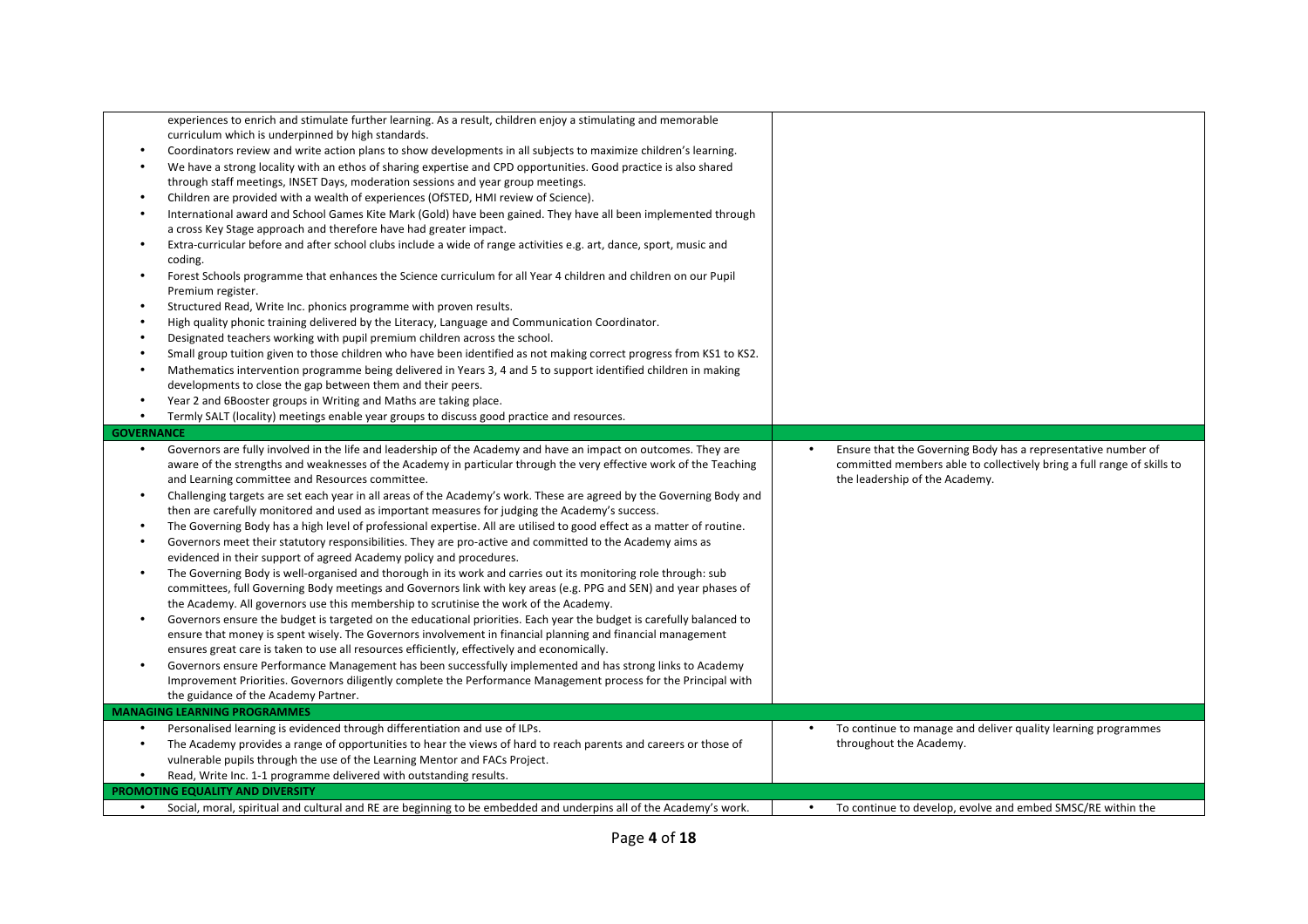| Within the curriculum, opportunities for cultural diversity, community cohesion and citizenship are sought. The<br>impact of this is that children have a much greater awareness of cultures other than their own.                                                                                                                                                                                                                                                                                                                                                                                                                                                                                                                                                                                                                                                                                                                                                                                                                                                                                                                                                                                                                                                                                                                                                                                                                                                                                                                                                                                                                                                                                                                                                                                                                                                                                                                                                                                                                                                                                                                                                                                                                                                                                                                                                                                                                                                                                                                                                                                          | curriculum.                                                                                                                                          |
|-------------------------------------------------------------------------------------------------------------------------------------------------------------------------------------------------------------------------------------------------------------------------------------------------------------------------------------------------------------------------------------------------------------------------------------------------------------------------------------------------------------------------------------------------------------------------------------------------------------------------------------------------------------------------------------------------------------------------------------------------------------------------------------------------------------------------------------------------------------------------------------------------------------------------------------------------------------------------------------------------------------------------------------------------------------------------------------------------------------------------------------------------------------------------------------------------------------------------------------------------------------------------------------------------------------------------------------------------------------------------------------------------------------------------------------------------------------------------------------------------------------------------------------------------------------------------------------------------------------------------------------------------------------------------------------------------------------------------------------------------------------------------------------------------------------------------------------------------------------------------------------------------------------------------------------------------------------------------------------------------------------------------------------------------------------------------------------------------------------------------------------------------------------------------------------------------------------------------------------------------------------------------------------------------------------------------------------------------------------------------------------------------------------------------------------------------------------------------------------------------------------------------------------------------------------------------------------------------------------|------------------------------------------------------------------------------------------------------------------------------------------------------|
| <b>PROMOTING BRITISH VALUES</b>                                                                                                                                                                                                                                                                                                                                                                                                                                                                                                                                                                                                                                                                                                                                                                                                                                                                                                                                                                                                                                                                                                                                                                                                                                                                                                                                                                                                                                                                                                                                                                                                                                                                                                                                                                                                                                                                                                                                                                                                                                                                                                                                                                                                                                                                                                                                                                                                                                                                                                                                                                             |                                                                                                                                                      |
| In our Academy we follow a structured programme of assemblies that enable children to understand our Academy<br>Values (Respect, Teamwork, Success, Celebration, Perseverance, Enthusiasm and Independence), British Values, other<br>faiths and provide opportunities to take part in charitable events and national celebrations. We ensure that they are<br>well prepared to respect others and contribute to wider society and life in Britain.<br>We have developed a British Values Curriculum statement identifying areas of the curriculum where British Values are<br>$\bullet$<br>taught and explored.<br>Whole School elections held in line with National elections (2015) this enabled children to identify with the<br>$\bullet$<br>democratic process.<br>We have an elected and democratic School Council.<br>$\bullet$                                                                                                                                                                                                                                                                                                                                                                                                                                                                                                                                                                                                                                                                                                                                                                                                                                                                                                                                                                                                                                                                                                                                                                                                                                                                                                                                                                                                                                                                                                                                                                                                                                                                                                                                                                     | To continue to embed British Values into our curriculum.                                                                                             |
| <b>SAFEGUARDING</b>                                                                                                                                                                                                                                                                                                                                                                                                                                                                                                                                                                                                                                                                                                                                                                                                                                                                                                                                                                                                                                                                                                                                                                                                                                                                                                                                                                                                                                                                                                                                                                                                                                                                                                                                                                                                                                                                                                                                                                                                                                                                                                                                                                                                                                                                                                                                                                                                                                                                                                                                                                                         |                                                                                                                                                      |
| The Academy's arrangements for safeguarding pupils meet all statutory requirements in full and they are very<br>$\bullet$<br>effective in providing an environment in which children thrive and do well.<br>4 senior members of staff have all successfully completed Safer Recruitment courses.<br>The principles of The Children Act underpin all our work to ensure that in all we do children flourish in a supportive<br>environment for learning. The Academy's arrangements for safeguarding pupils meet statutory requirements and give<br>no cause for concern.<br>Academy Leaders have implemented effective procedures for the safeguarding of pupils and have successfully met all<br>$\bullet$<br>current government requirements, for example, child protection procedures and risk assessment. All staff are fully<br>trained in safeguarding and safeguarding is a major part of all new staff induction procedures.<br>There is a single central record of the checks made. Safety and security checks are carried out in line with DCSF<br>$\bullet$<br>requirements and records are kept. There are a high number of staff with appropriate training in first aid and<br>recognised qualifications.<br>The Principal and SENCo are Designated Leads for Child Protection. The Vice Principal and ECM Coordinator are<br>$\bullet$<br>Deputy Leads for Children Protection.<br>The Principal completes the annual safeguarding return to LA.<br>Disqualification by Association form completed by all personnel in school building.<br>$\bullet$<br>Staff complete the county 'Evolve' risk assessment for all educational visits.<br>Staff supported in risk assessments by the EVC.<br>Regular fire drills are held.<br>The premises manager ensures annual PAT testing occurs, liaises with the visiting tree surgeons and completes the<br>annual fire inspection. Monitoring of outside play equipment and checking water temperature occurs monthly.<br>The Academy office monitors DBS checks and ensure the central record is up to date.<br>$\bullet$<br>Statutory policies are in place and are regularly reviewed by governors and staff including: equal opportunities,<br>$\bullet$<br>behaviour management, health and safety, anti-racism and anti-bullying and child protection.<br>First aid training is arranged for our mid-day supervisors and teaching assistants when needed.<br>$\bullet$<br>Governors have been DBS checked and have the necessary Safeguarding training.<br>Our Medicines Officer monitors, evaluates and reviews current practice.<br>$\bullet$ | To update the critical incident procedures in line with the Trust.<br>Continuing and continuous vigilance in all matters related to<br>safeguarding. |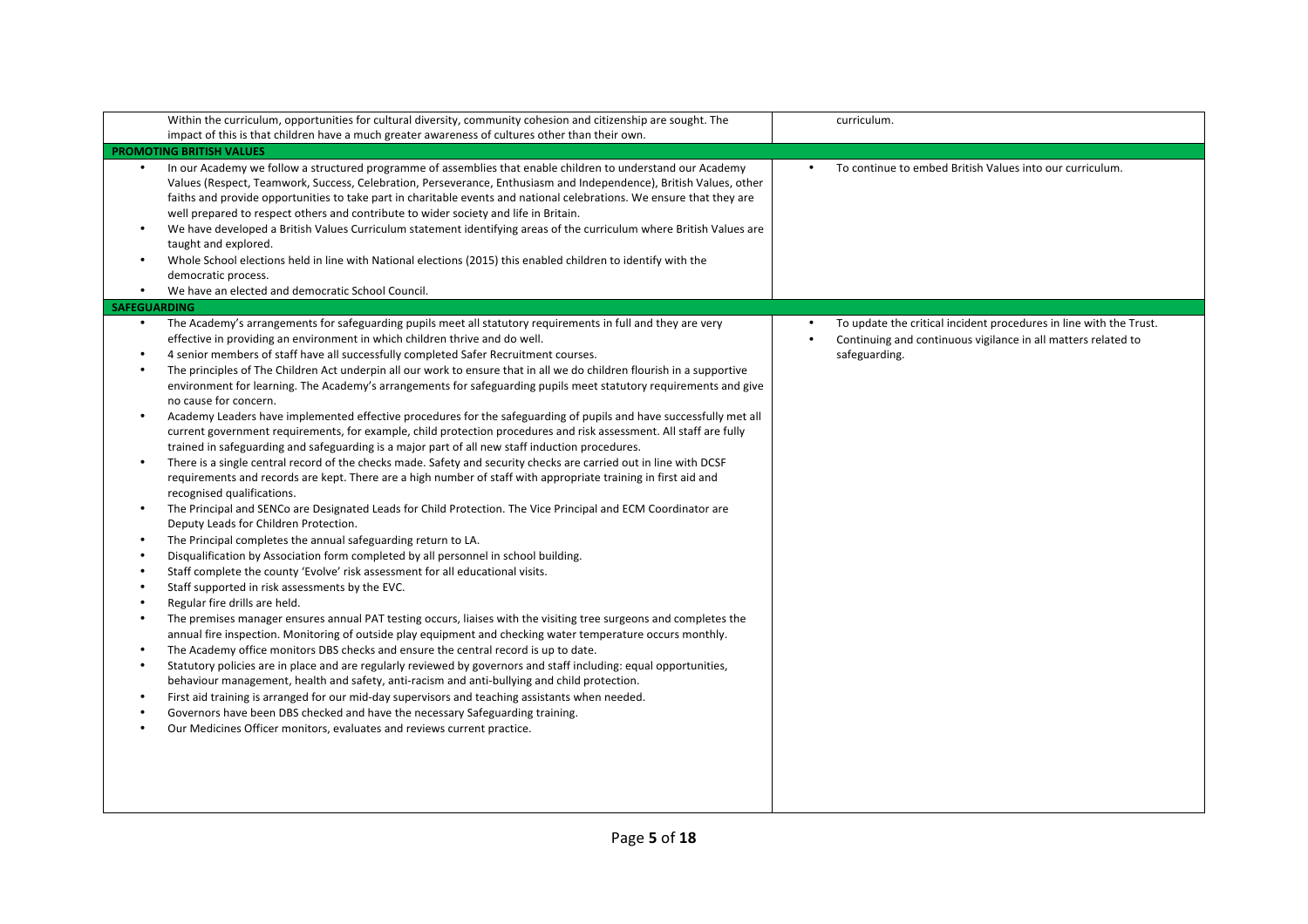| QUALITY OF TEACHING, LEARNING AND ASSESSMENT- GRADE 2                      |                                                                                                                                                                                                                                                                                                                                                                                                                                                                                                                                                                                                                                                                                                                                                                                                                                                                                                                                                                                                                                                                                                                                                                                                                                                                                                                                                                                                                                                                                                                                                                                                                                                                                                                                                                                                                                                                                                                                                                                                                                                                                                                                                                                                                                                                                                                                                                                                                                                                                                                                                                                                                                                                                                                                                                                                                                                                                  |                                                                                                                                                                                                                                                                                                                               |  |  |
|----------------------------------------------------------------------------|----------------------------------------------------------------------------------------------------------------------------------------------------------------------------------------------------------------------------------------------------------------------------------------------------------------------------------------------------------------------------------------------------------------------------------------------------------------------------------------------------------------------------------------------------------------------------------------------------------------------------------------------------------------------------------------------------------------------------------------------------------------------------------------------------------------------------------------------------------------------------------------------------------------------------------------------------------------------------------------------------------------------------------------------------------------------------------------------------------------------------------------------------------------------------------------------------------------------------------------------------------------------------------------------------------------------------------------------------------------------------------------------------------------------------------------------------------------------------------------------------------------------------------------------------------------------------------------------------------------------------------------------------------------------------------------------------------------------------------------------------------------------------------------------------------------------------------------------------------------------------------------------------------------------------------------------------------------------------------------------------------------------------------------------------------------------------------------------------------------------------------------------------------------------------------------------------------------------------------------------------------------------------------------------------------------------------------------------------------------------------------------------------------------------------------------------------------------------------------------------------------------------------------------------------------------------------------------------------------------------------------------------------------------------------------------------------------------------------------------------------------------------------------------------------------------------------------------------------------------------------------|-------------------------------------------------------------------------------------------------------------------------------------------------------------------------------------------------------------------------------------------------------------------------------------------------------------------------------|--|--|
| <b>STRENGTHS</b>                                                           |                                                                                                                                                                                                                                                                                                                                                                                                                                                                                                                                                                                                                                                                                                                                                                                                                                                                                                                                                                                                                                                                                                                                                                                                                                                                                                                                                                                                                                                                                                                                                                                                                                                                                                                                                                                                                                                                                                                                                                                                                                                                                                                                                                                                                                                                                                                                                                                                                                                                                                                                                                                                                                                                                                                                                                                                                                                                                  | <b>AREA OF DEVELOPMENT</b>                                                                                                                                                                                                                                                                                                    |  |  |
| <b>EXPECTATIONS</b>                                                        |                                                                                                                                                                                                                                                                                                                                                                                                                                                                                                                                                                                                                                                                                                                                                                                                                                                                                                                                                                                                                                                                                                                                                                                                                                                                                                                                                                                                                                                                                                                                                                                                                                                                                                                                                                                                                                                                                                                                                                                                                                                                                                                                                                                                                                                                                                                                                                                                                                                                                                                                                                                                                                                                                                                                                                                                                                                                                  |                                                                                                                                                                                                                                                                                                                               |  |  |
| $\bullet$<br>$\bullet$<br>$\bullet$<br>$\bullet$<br>$\bullet$<br>$\bullet$ | Teaching is good or better because teachers have high expectations of pupils. This is seen in lesson planning where<br>there is clear differentiation for all groups of learners. Tasks are challenging and more able pupils are given additional<br>challenges to ensure that they make rapid progress.<br>The assessment and planning of maths across the Academy ensures that all pupils are taught at the appropriate level.<br>Teachers plan the curriculum to build on what has gone on before and finding out what the children already know.<br>This ensures that inconsistencies in understanding are identified and addressed and that when pupils are secure in<br>their knowledge they are moved on swiftly.<br>The monitoring, evaluation and support of teaching and learning play a key role in our school's effectiveness and<br>improvement. Termly observations are undertaken by the Principal who may be accompanied by members from the<br>SMT team. The focus of these audits has a specific theme and feedback is given on all lessons following the OFSTED<br>framework.<br>To ensure staff keep up to date and informed, regular staff meetings are held and a range of training courses are<br>provided. Within the locality sharing of good practice through INSET and twilight sessions are held and practitioners<br>are encouraged to share good practice. Regular moderation of work and a termly book scrutiny by the SLT ensure<br>consistency is maintained and ways forward are identified.<br>Lesson Observations for 2015-16 changed. No judgements to be made, but strengths celebrated and a maximum of<br>three areas of developments were focussed on. These have evolved still further for 2016-17 with lesson 'drop in<br>sessions' over the year.<br>Autumn Term 2015 Lesson Observations focused on Maths- learning how to learn. Please refer to Lesson Observation<br>Report for more detail.<br>Lesson Observations for the Spring Term 2016 focused on Writing- differentiation within the class. Please refer to<br>Lesson Observation Report for more detail.<br>Summer Term 2016 lesson Observations focused on Maths-Problem solving/impact of marking within the class.<br>Please refer to Lesson Observation Report for more detail.<br>Peer Review lesson observation Autumn 2016, focused on general classroom practice.<br>Peer Review lesson observation Spring 2017, focused on the scaffolding for learning.<br>Peer observations have started for teachers CPD and self-evaluation.<br>Successful learning walks have taken place with other locality Head Teachers who have praised the Academy learning<br>environment. Termly staff learning walks to enable sharing of good practice.<br>Previous observations have included guided reading, use of support staff, writing, PE and use of quality questioning. | ٠<br>Ensure that the level of expectation and learning tasks remains high<br>throughout lessons, so that more able pupils are consistently being<br>challenged.<br>$\bullet$<br>The review of mini plenaries. Only specific children are targeted, whilst<br>others continue uninterrupted.                                   |  |  |
|                                                                            |                                                                                                                                                                                                                                                                                                                                                                                                                                                                                                                                                                                                                                                                                                                                                                                                                                                                                                                                                                                                                                                                                                                                                                                                                                                                                                                                                                                                                                                                                                                                                                                                                                                                                                                                                                                                                                                                                                                                                                                                                                                                                                                                                                                                                                                                                                                                                                                                                                                                                                                                                                                                                                                                                                                                                                                                                                                                                  |                                                                                                                                                                                                                                                                                                                               |  |  |
| <b>EXPERTISE</b><br>$\bullet$                                              |                                                                                                                                                                                                                                                                                                                                                                                                                                                                                                                                                                                                                                                                                                                                                                                                                                                                                                                                                                                                                                                                                                                                                                                                                                                                                                                                                                                                                                                                                                                                                                                                                                                                                                                                                                                                                                                                                                                                                                                                                                                                                                                                                                                                                                                                                                                                                                                                                                                                                                                                                                                                                                                                                                                                                                                                                                                                                  |                                                                                                                                                                                                                                                                                                                               |  |  |
|                                                                            | Teachers have excellent subject knowledge which challenges and inspires pupils. Resources including new technology<br>make a marked contribution to the quality of learning as does the precisely targeted support provided by other<br>adults. Teachers and other adults are acutely aware of their pupils' capabilities and plan effectively to build on these.<br>Teachers' professional expertise is very good across the curriculum and in all key stages. Drawing on excellent subject<br>knowledge, teachers plan astutely and set challenging tasks based on systematic, accurate assessment of pupils' prior<br>skills, knowledge and understanding. They use their expertise very effectively to deepen pupils' knowledge and<br>understanding and to teach them the skills needed to learn for themselves and become increasingly independent<br>learners.<br>Writing and Maths moderations in the Academy ensure staff focus on consistency across year groups and progression<br>across the Academy.                                                                                                                                                                                                                                                                                                                                                                                                                                                                                                                                                                                                                                                                                                                                                                                                                                                                                                                                                                                                                                                                                                                                                                                                                                                                                                                                                                                                                                                                                                                                                                                                                                                                                                                                                                                                                                                                | In EYFS, KS1 and KS2 pupils need to be given responsibility for their<br>own learning and they are fully involved in assessment and target<br>setting.<br>Ensure that all staff are confident and comfortable with the new<br>National Curriculum, Assessment and Reporting.<br>To develop coaching within IRIS.<br>$\bullet$ |  |  |

## **QUALITY OF TEACHING, LEARNING AND ASSESSMENT- GRADE 2**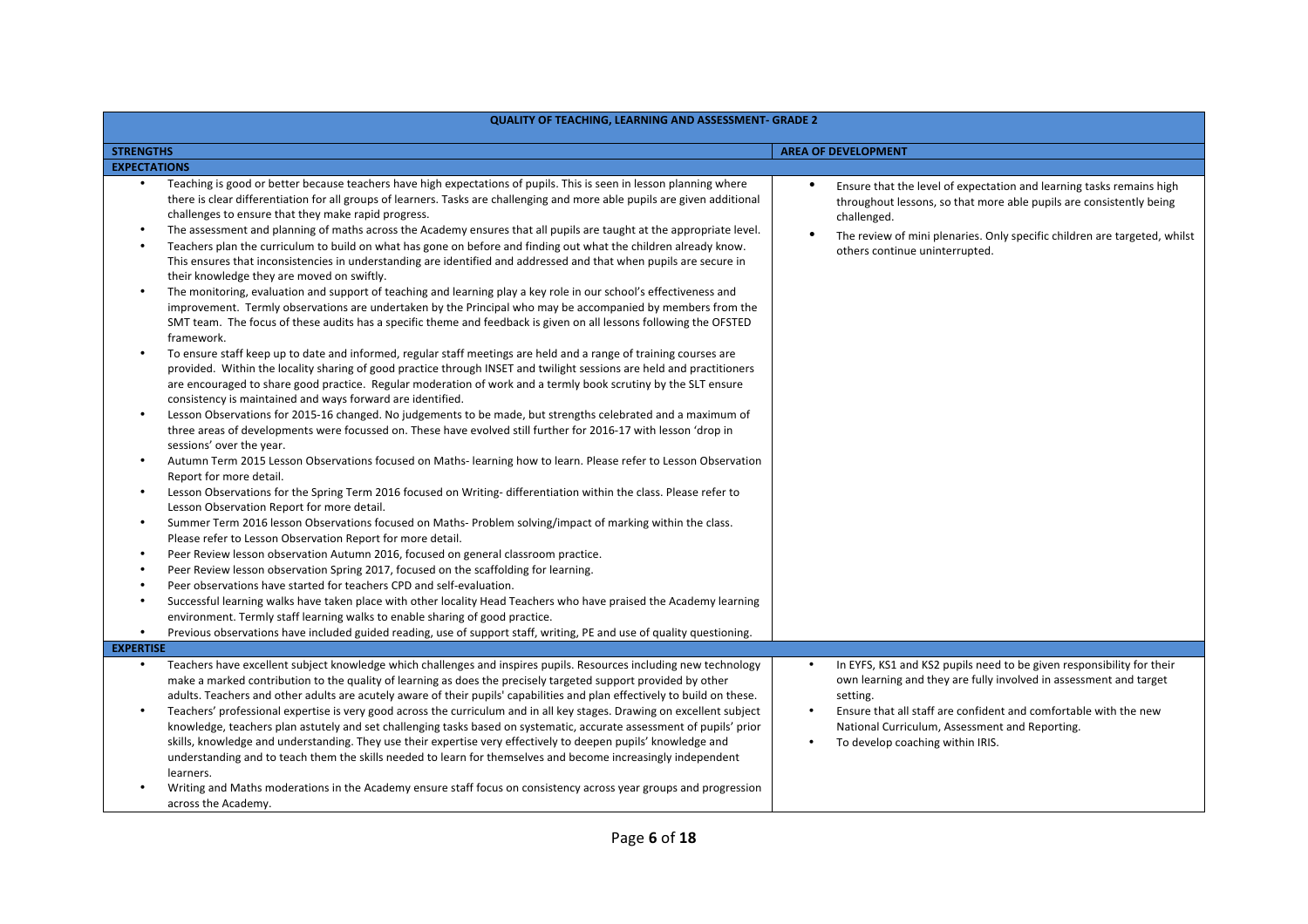| $\bullet$<br>$\bullet$              | Teaching consistently deepens and improves pupils' knowledge, skills and understanding and focuses on the<br>important key skills that children need to thrive and do well.<br>Teaching of reading, writing, communication and mathematics is very good across the Academy.<br>In EYFS, KS1 and KS2 the use of a very effective range of teaching styles and strategies in lessons across the Academy<br>sustains pupils' concentration and motivates their learning. CPD is provided through staff meetings, INSET and locality<br>training. All staff share good practice regularly within a staff meeting.<br>Sharing good practice with Silverdale Primary Academy in Hastings.<br>Participation within a research project with the University of Brighton to develop teaching and learning.<br>Judgements Quality Assured by School Improvement Partner and Locality Moderation.                                                                                           |           |                                                                                                                                                                                                                                                                                                                                                                                             |
|-------------------------------------|---------------------------------------------------------------------------------------------------------------------------------------------------------------------------------------------------------------------------------------------------------------------------------------------------------------------------------------------------------------------------------------------------------------------------------------------------------------------------------------------------------------------------------------------------------------------------------------------------------------------------------------------------------------------------------------------------------------------------------------------------------------------------------------------------------------------------------------------------------------------------------------------------------------------------------------------------------------------------------|-----------|---------------------------------------------------------------------------------------------------------------------------------------------------------------------------------------------------------------------------------------------------------------------------------------------------------------------------------------------------------------------------------------------|
| <b>STRATEGIES</b>                   | Teaching assistants make a strong contribution to the high quality of teaching and learning. Teaching assistants are                                                                                                                                                                                                                                                                                                                                                                                                                                                                                                                                                                                                                                                                                                                                                                                                                                                            |           |                                                                                                                                                                                                                                                                                                                                                                                             |
| $\bullet$                           | used effectively to deliver classroom support and intervention programmes that contribute to high standards and<br>achievement.<br>Regular home learning is set to enhance the quality of learning.<br>Children with SEN are supported by a high adult child ratio. This approach has had a highly positive impact on the<br>results. Pupils with SEN are well supported both in and out of lessons. The good level of differentiation ensures that<br>School SEN Support K pupils have work that is well matched to their needs and make good progress. Pupils with a<br>statement or EHCP of SEN are supported by high-quality, well-trained teaching assistants who provide a balance<br>between support and letting the pupil do the work for themselves. Teaching promotes perseverance, confidence and<br>independence.<br>Teaching and Learning Policy updated January 2016.<br>'Fluency time' and Maths Mantras have been introduced across the Academy.                |           | To extend and challenge the more able during lessons.<br>New Maths Curriculum has been successfully introduced in September<br>2016.<br>New end of term maths assessment to be monitored and reviewed.<br>All year groups using new planning format for the new maths<br>curriculum.<br>Ensure that all TAs provide different levels of appropriate and effective<br>support to all pupils. |
| <b>BASIC SKILLS</b>                 |                                                                                                                                                                                                                                                                                                                                                                                                                                                                                                                                                                                                                                                                                                                                                                                                                                                                                                                                                                                 |           |                                                                                                                                                                                                                                                                                                                                                                                             |
| $\bullet$<br>$\bullet$<br>$\bullet$ | Basic skills are used consistently across the curriculum so that pupils become secure in applying their skills in new<br>situations. Research skills are developed particularly well through the topic based approach.<br>The teaching of reading and writing is good. It is a strength of the Academy. Reading is given a very high priority and<br>our strategy is successful. At every stage pupils' reading is taught well and a very large majority of pupils become<br>good readers for their age and ability.<br>Handwriting Policy has been introduced.<br>Reading is given a high priority in school to ensure that every child becomes a proficient reader.<br>In the Early Years Foundation Stage, KS1 and KS2, a wide and appropriate range of reading strategies are used<br>including RWInc phonics.<br>Times tables are taught and assessed weekly in Year 2-6 through times table challenge.<br>Introduction of Babcock Spelling Scheme.                        |           | Ensure that Reading, Writing and Mathematics continue to be seen as<br>fundamental to every pupil's success.<br>'Catch up' scheme to be introduced in Key Stage 2.                                                                                                                                                                                                                          |
|                                     | <b>MOTIVATION AND ENTHUSIASM</b>                                                                                                                                                                                                                                                                                                                                                                                                                                                                                                                                                                                                                                                                                                                                                                                                                                                                                                                                                |           |                                                                                                                                                                                                                                                                                                                                                                                             |
|                                     | Lesson observations have shown that pupils concentrate exceptionally well in lessons because they are interested and<br>motivated to learn. This is because teachers plan activities that build on pupils' prior knowledge and they incorporate<br>children's interests into the planning. The new curriculum topics have had an impact on pupils writing and their love<br>of writing. They are motivated and keen to participate in the writing activities and this is therefore having an impact<br>on their progress.<br>Pupils work in a variety of classes, mixed ability, ability, across year group, across KS groups for a variety of lessons,<br>this enables them to work together and collaborate.<br>Curriculum focus weeks, where children have had the opportunity to work across year groups have been very<br>successful. E.g. Arts week, Book Week and World Arts Festival.<br>To establish links with BBC learning clips to enable real life investigations. | $\bullet$ | Ensure that all our children continue to have a love of learning and a<br>thirst for knowledge.<br>Links made with Hurstpierpoint College for Masterclasses.<br>Links made with Oathall for Science and DT.<br>Links made with Burgess Hill Academy for Maths.                                                                                                                              |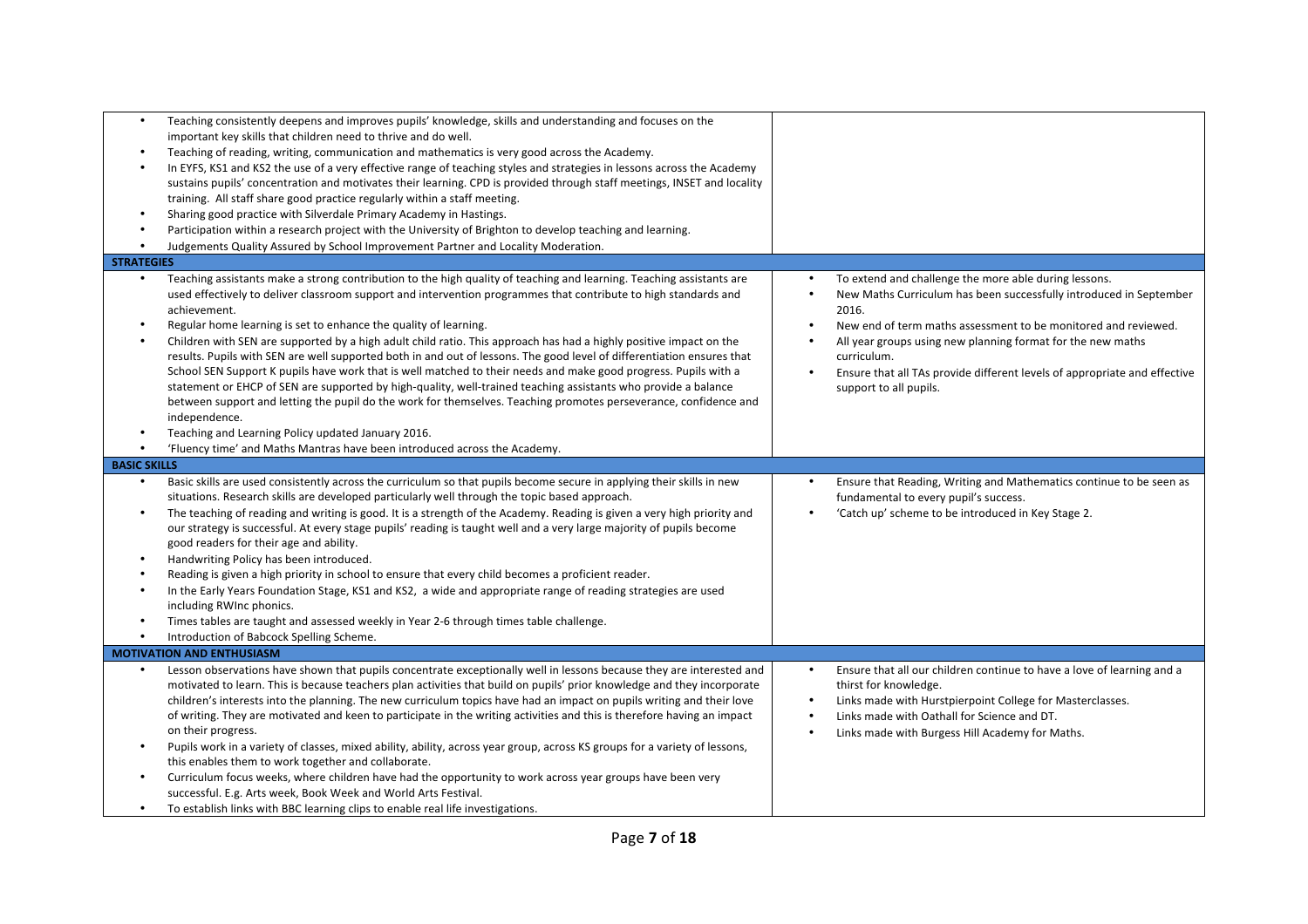| <b>FEEDBACK AND QUESTIONING</b>                                                                                                                                                                                                                                                                                                                                                                                                                                                                                                                                                                                                                                                                                                                                                                                                                                                                                                                                                                                                                                                                                                                                                                                                                                                    |                                                                                                                                                                                                                                                                                                        |
|------------------------------------------------------------------------------------------------------------------------------------------------------------------------------------------------------------------------------------------------------------------------------------------------------------------------------------------------------------------------------------------------------------------------------------------------------------------------------------------------------------------------------------------------------------------------------------------------------------------------------------------------------------------------------------------------------------------------------------------------------------------------------------------------------------------------------------------------------------------------------------------------------------------------------------------------------------------------------------------------------------------------------------------------------------------------------------------------------------------------------------------------------------------------------------------------------------------------------------------------------------------------------------|--------------------------------------------------------------------------------------------------------------------------------------------------------------------------------------------------------------------------------------------------------------------------------------------------------|
| We encourage pupils to ask questions to foster their curiosity and enthusiasm for learning. Questioning and<br>discussion promote learning with notable impact on the quality of learning.<br>Teachers regularly listen, carefully observe and skilfully question groups of pupils and individuals during lessons in<br>order to reshape tasks and explanations to improve learning.<br>The marking policy ensures that constructive feedback is regularly given to a pupil which is of high quality, leading to<br>high levels of engagement and interest. As an Academy we have timetabled periods for children to Review and                                                                                                                                                                                                                                                                                                                                                                                                                                                                                                                                                                                                                                                    | $\bullet$<br>The effort that pupils make and the resilience they show to be<br>recognised, supported, encouraged and rewarded                                                                                                                                                                          |
| Reflect on their learning through the 'Crystal Ball' moments.<br>Regular feedback is given to all pupils during the teaching and learning process as part of an on-going, high quality,<br>learning dialogue between the teachers, support staff and pupils. This ensures pupils know how well they are doing<br>and what they need to do next to improve.                                                                                                                                                                                                                                                                                                                                                                                                                                                                                                                                                                                                                                                                                                                                                                                                                                                                                                                         |                                                                                                                                                                                                                                                                                                        |
| <b>ENGAGEMENT WITH PARENTS</b>                                                                                                                                                                                                                                                                                                                                                                                                                                                                                                                                                                                                                                                                                                                                                                                                                                                                                                                                                                                                                                                                                                                                                                                                                                                     |                                                                                                                                                                                                                                                                                                        |
| $\bullet$<br>Regular engagement with parents include, teacher drop in sessions, 'Principal Pop In' sessions, Newsletters, Read<br>Write Inc. information letters, 'Welcome to the year group' meetings, '6 weeks in' meetings, parent volunteer<br>requests, Learning Mentor sessions, ILP's, Choir, parent survey and Community events.<br>There are regular updates on the Academy website.                                                                                                                                                                                                                                                                                                                                                                                                                                                                                                                                                                                                                                                                                                                                                                                                                                                                                      | To continue with the 'Principal Pop In.'<br>To evaluate Parent questionnaire.<br>To introduce SEN coffee mornings. Opportunity to learn about<br>appropriate strageties.                                                                                                                               |
| Regular Tweets on Twitter.                                                                                                                                                                                                                                                                                                                                                                                                                                                                                                                                                                                                                                                                                                                                                                                                                                                                                                                                                                                                                                                                                                                                                                                                                                                         |                                                                                                                                                                                                                                                                                                        |
| Involvement in National/World events which include, World Book Day, National Letter writing week and World<br>Internet Safety Day.                                                                                                                                                                                                                                                                                                                                                                                                                                                                                                                                                                                                                                                                                                                                                                                                                                                                                                                                                                                                                                                                                                                                                 |                                                                                                                                                                                                                                                                                                        |
| The parent survey from November 2015 stated that 93% of parents agreed that their children enjoyed school.                                                                                                                                                                                                                                                                                                                                                                                                                                                                                                                                                                                                                                                                                                                                                                                                                                                                                                                                                                                                                                                                                                                                                                         |                                                                                                                                                                                                                                                                                                        |
| In response to feedback from the parent survey, a number of curriculum meetings were held.                                                                                                                                                                                                                                                                                                                                                                                                                                                                                                                                                                                                                                                                                                                                                                                                                                                                                                                                                                                                                                                                                                                                                                                         |                                                                                                                                                                                                                                                                                                        |
| Parent information evenings have included: 6 weeks in, E-Safety, Year 1 Phonics, Year 2 SATS, Year 6 SATS,<br>Assessment without levels and Supporting Maths at Home.                                                                                                                                                                                                                                                                                                                                                                                                                                                                                                                                                                                                                                                                                                                                                                                                                                                                                                                                                                                                                                                                                                              |                                                                                                                                                                                                                                                                                                        |
| <b>EQUAL OPPORTUNITY</b>                                                                                                                                                                                                                                                                                                                                                                                                                                                                                                                                                                                                                                                                                                                                                                                                                                                                                                                                                                                                                                                                                                                                                                                                                                                           |                                                                                                                                                                                                                                                                                                        |
| The policy for Equal Opportunities and Inclusion within Lindfield Primary Academy adheres to the guidelines laid<br>down by the West Sussex Education Authority and the Academy Trust. Its purpose is to actively support the practice<br>of a code of equal opportunity and inclusion across all aspects of school life. It is complementary to the county<br>council's Equal Opportunities in Employment Policy, which sets out the key areas to consider with regard to<br>employment. The Academy follows these guidelines with respect to all rights of employment.                                                                                                                                                                                                                                                                                                                                                                                                                                                                                                                                                                                                                                                                                                           | To continue to adhere to the Equal Opportunity Policy.<br>$\bullet$<br>To develop wrap around care.                                                                                                                                                                                                    |
| <b>ASSESSMENT</b>                                                                                                                                                                                                                                                                                                                                                                                                                                                                                                                                                                                                                                                                                                                                                                                                                                                                                                                                                                                                                                                                                                                                                                                                                                                                  |                                                                                                                                                                                                                                                                                                        |
| The Academy has a very effective policy and strategy for assessing, recording and reporting pupils' progress that<br>$\bullet$<br>meets the needs of all pupils including those with special educational needs.<br>A focus on assessment for learning has had a positive impact on teachers' planning which is clearly focused on<br>learning outcomes and success criteria. Pupils benefit from shared understanding of objectives and the increased use<br>of self and peer evaluation.<br>Half termly pupil progress meeting are held to address progress and attainment.<br>$\bullet$<br>Mock SATS held for Year 6 children for process and procedures.<br>Use of the Interim Framework in years 2 and 6 to enable pupils to assess their own learning and next steps.<br>Self and peer assessment has strengthened pupils' knowledge and understanding of what the next steps are in their<br>learning and pupils are able to articulate these.<br>The Academy's assessment for learning processes are robust with internal moderation of teacher assessment<br>informing pupil attainment which is tracked and analysed to identify under achievement in reading, writing, maths<br>and science. This informs the intervention provision map for reading, writing and maths. | To embed reflective learning to learn.<br>$\bullet$<br>To embed new assessment procedures and monitor, review and<br>revise.<br>To embed and develop use of Target Tracker Assessment system.<br>To investigate techniques and assessments in Year 5 to support<br>learning within the curriculum map. |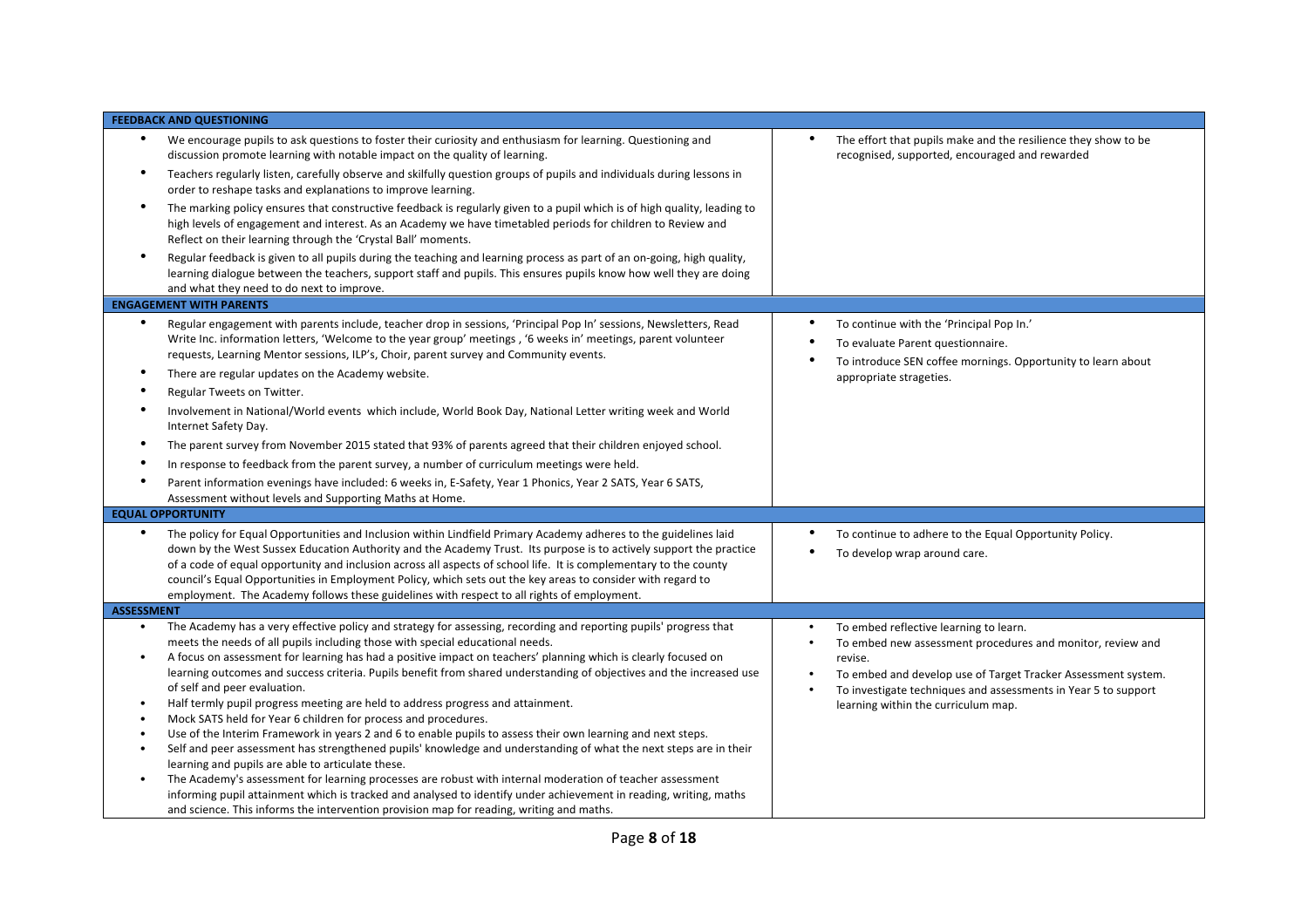|                                                            | Individual targets in English and Mathematics are shared with pupils. They make pupils' next steps for learning<br>explicit.                                                                                                                                                                                                                                                                                                                                                                                                                                                                                                                                                                                                                                                                                                                                                                                                                                                                                                                                                                                                                                                                                                                                                                                                                                                                                                                                                                                                                                                                                                                                                                                                                                                                                                                                                                                                                                                                                                                                                                                                                                                                                                                                                                                                                                                                                                                                                                                                                                                                                                                                                                                              |                                                                                                                                                                                                                                                                                                                                                                                                                                                                            |
|------------------------------------------------------------|---------------------------------------------------------------------------------------------------------------------------------------------------------------------------------------------------------------------------------------------------------------------------------------------------------------------------------------------------------------------------------------------------------------------------------------------------------------------------------------------------------------------------------------------------------------------------------------------------------------------------------------------------------------------------------------------------------------------------------------------------------------------------------------------------------------------------------------------------------------------------------------------------------------------------------------------------------------------------------------------------------------------------------------------------------------------------------------------------------------------------------------------------------------------------------------------------------------------------------------------------------------------------------------------------------------------------------------------------------------------------------------------------------------------------------------------------------------------------------------------------------------------------------------------------------------------------------------------------------------------------------------------------------------------------------------------------------------------------------------------------------------------------------------------------------------------------------------------------------------------------------------------------------------------------------------------------------------------------------------------------------------------------------------------------------------------------------------------------------------------------------------------------------------------------------------------------------------------------------------------------------------------------------------------------------------------------------------------------------------------------------------------------------------------------------------------------------------------------------------------------------------------------------------------------------------------------------------------------------------------------------------------------------------------------------------------------------------------------|----------------------------------------------------------------------------------------------------------------------------------------------------------------------------------------------------------------------------------------------------------------------------------------------------------------------------------------------------------------------------------------------------------------------------------------------------------------------------|
|                                                            | PERSONAL DEVELOPMENT, BEHAVIOUR AND WELFARE- GRADE 2                                                                                                                                                                                                                                                                                                                                                                                                                                                                                                                                                                                                                                                                                                                                                                                                                                                                                                                                                                                                                                                                                                                                                                                                                                                                                                                                                                                                                                                                                                                                                                                                                                                                                                                                                                                                                                                                                                                                                                                                                                                                                                                                                                                                                                                                                                                                                                                                                                                                                                                                                                                                                                                                      |                                                                                                                                                                                                                                                                                                                                                                                                                                                                            |
| <b>STRENGTHS</b>                                           |                                                                                                                                                                                                                                                                                                                                                                                                                                                                                                                                                                                                                                                                                                                                                                                                                                                                                                                                                                                                                                                                                                                                                                                                                                                                                                                                                                                                                                                                                                                                                                                                                                                                                                                                                                                                                                                                                                                                                                                                                                                                                                                                                                                                                                                                                                                                                                                                                                                                                                                                                                                                                                                                                                                           | <b>AREA OF DEVELOPMENT</b>                                                                                                                                                                                                                                                                                                                                                                                                                                                 |
| $\bullet$<br>$\bullet$<br>$\bullet$<br>$\bullet$<br>٠<br>٠ | Our Values and our school charter of Rights and Responsibilities underpin and consolidate positive behaviour<br>throughout the Academy.<br>Academy has a 'Good Behaviour Code'<br>Academy has a Good Behaviour Policy.<br>The Academy has updated and reviewed the 'Anti bullying Policy'.<br>Good use of pupil voice through an active school council, peer mediators and house captains.<br>Children show high levels of engagement, courtesy, collaboration and cooperation in and out of lessons. Pupils get on<br>very well together in lessons and at social times. These good relationships underpin learners' achievement and<br>progress. They have excellent, enthusiastic attitudes to learning, enabling lessons to proceed without interruption.<br>Progress is very good. Learners support each other and show high levels of concern and care for others.<br>Children have plenty of opportunities to celebrate their learning e.g. weekly sharing assemblies, weekly celebration<br>assemblies, art exhibitions, locality enrichment opportunities, music concerts, Year 6 drama productions, Christmas<br>shows and community choir/dance events. This gives the children pride in their achievement and commitment to<br>learning, supported by a positive culture across the whole school.<br>The Academy is a harmonious community where people from different faiths and social backgrounds get on well<br>together and respect differences. The School Council and circle time provide all pupils with an excellent opportunity<br>to take responsibility and participate in decision-making. The outcomes contribute to the quality of teaching, learning<br>and curriculum. This process is a valuable part of our ethos.<br>Strategies for positive learning behaviour have been put in place e.g. crystal ball moments, what to do if you are<br>stuck? (The 3 Bs) and Growth Mindset problem solving solutions. These strategies promote self-confidence, self-<br>awareness and an understanding of how to be a successful learner.<br>In our Academy we follow a structured programme of assemblies that enable children to understand our School<br>Values (Respect, Teamwork, Success, Celebration, Perseverance, Enthusiasm and Independence), British Values, other<br>faiths and provide opportunities to take part in charitable events and national celebrations. We ensure that they are<br>well prepared to respect others and contribute to wider society and life in Britain.<br>Plenty of opportunities are arranged to promote end of year transition and Year 6 work closely with feeder secondary<br>schools to prepare for KS3. This also happens for pre-school transition. | To further raise awareness of Multi-cultural diversity through developing a<br>$\bullet$<br>link with a diverse school and increasing resources in the library and<br>classrooms e.g. Around the World Arts and Culture festival, Term 6.<br>Continued development of positive learning behaviour and growth mindset<br>shared with staff and pupils through staff meetings, website, assemblies and<br>displays.<br>Embed regular pupil voice opportunities.<br>$\bullet$ |
|                                                            | <b>BEHAVIOUR MANAGEMENT</b>                                                                                                                                                                                                                                                                                                                                                                                                                                                                                                                                                                                                                                                                                                                                                                                                                                                                                                                                                                                                                                                                                                                                                                                                                                                                                                                                                                                                                                                                                                                                                                                                                                                                                                                                                                                                                                                                                                                                                                                                                                                                                                                                                                                                                                                                                                                                                                                                                                                                                                                                                                                                                                                                                               |                                                                                                                                                                                                                                                                                                                                                                                                                                                                            |
| $\bullet$<br>٠<br>$\bullet$                                | Classroom observations over the past 2 years have judged children's behaviour and attitudes to be good or better in<br>100% of lessons. The overwhelming majority of pupils' behaviour is outstanding and this makes a significant<br>contribution to the excellent ethos for learning.<br>The Peer Review has commented on excellent behaviour for learning.<br>Behaviour was judged as 'outstanding' at the last inspection (2010) and this was confirmed by the HMI subject<br>inspection in October 2012.<br>The Academy's Good Behaviour Policy clearly states expectations of all pupil behaviour together with the resulting<br>consequences and sanctions. We provide an ethos where positive role models are praised and good behaviour<br>reinforced and rewarded.<br>Whole school House Points System has had a positive impact on behaviour and individual class reward systems<br>support this.<br>Good role modelling from peer mediators, playground pals, sports crew, house captains, eco reps and school council<br>members sets a clear expectation across the school.                                                                                                                                                                                                                                                                                                                                                                                                                                                                                                                                                                                                                                                                                                                                                                                                                                                                                                                                                                                                                                                                                                                                                                                                                                                                                                                                                                                                                                                                                                                                                                                                                                 | To increase opportunities for parents to come in to the Academy to<br>$\bullet$<br>celebrate achievement, learn about helping their children to learn and<br>to work alongside their children.                                                                                                                                                                                                                                                                             |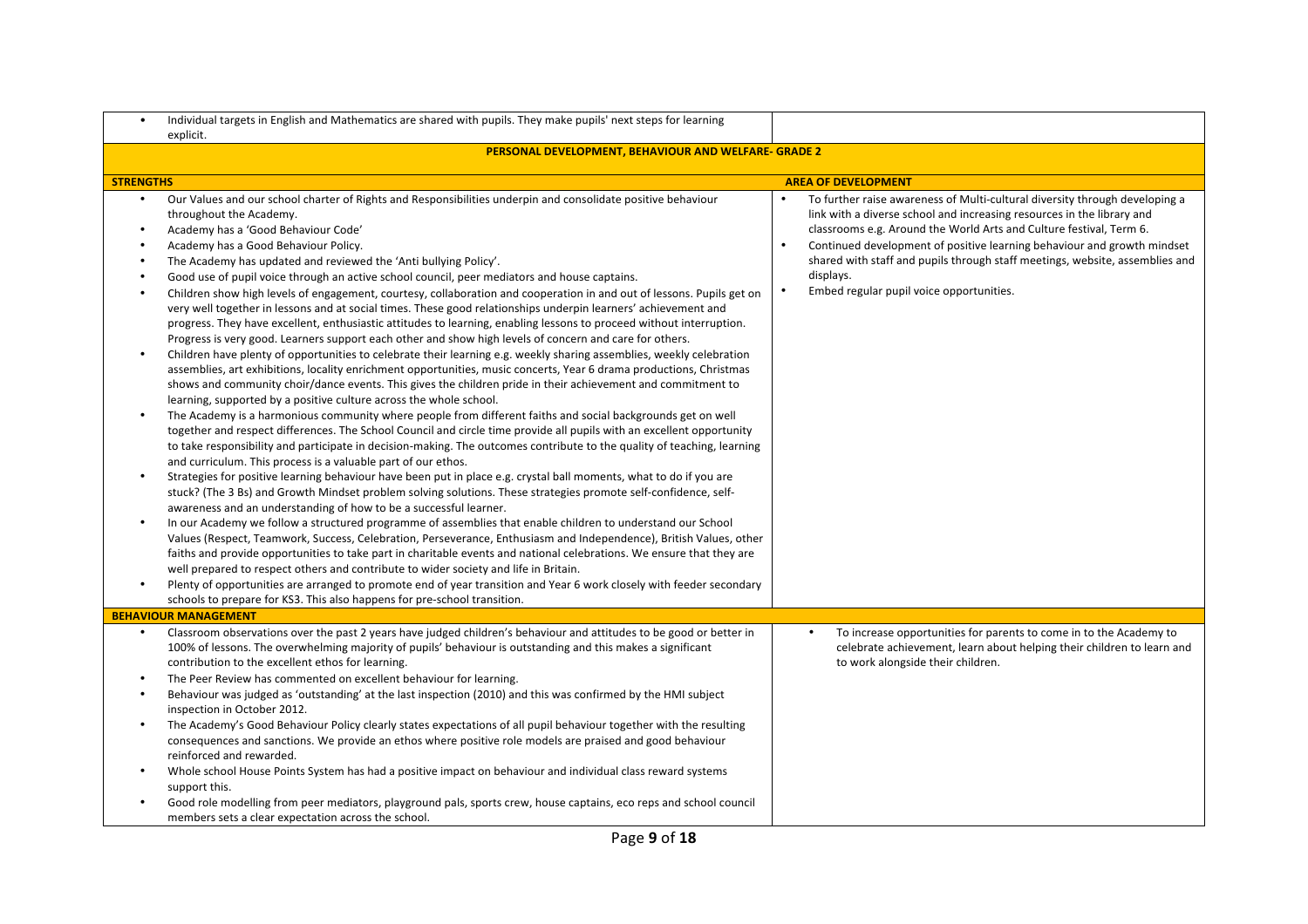| $\bullet$<br>$\bullet$<br>$\bullet$              | School, Circle of Friends and Lunchtime Club.<br>and Governors.<br>to others.                                                                                                                                                                                                                                                                                     | Ofsted (2010) commended the school on its outstanding management of pupils with behaviour difficulties.<br>Programmes are offered to vulnerable children and their families to promote positive school experiences e.g. Forest<br>We have a strong Good Behaviour and Anti-Bullying Policy which all staff follow and this is reviewed annually by SLT<br>New Curriculum map promotes SEAL and good behaviour, embedded through assemblies, Lunch Club, Circle Time<br>and PSHCE lessons. This includes enabling children to manage their own feelings and behaviour and how they relate<br>Vulnerable children receive targeted support from our Learning Mentor. School makes use of family and Child                            |                        |                                                                                                                                        |
|--------------------------------------------------|-------------------------------------------------------------------------------------------------------------------------------------------------------------------------------------------------------------------------------------------------------------------------------------------------------------------------------------------------------------------|------------------------------------------------------------------------------------------------------------------------------------------------------------------------------------------------------------------------------------------------------------------------------------------------------------------------------------------------------------------------------------------------------------------------------------------------------------------------------------------------------------------------------------------------------------------------------------------------------------------------------------------------------------------------------------------------------------------------------------|------------------------|----------------------------------------------------------------------------------------------------------------------------------------|
| $\bullet$<br>$\bullet$<br>$\bullet$<br>$\bullet$ | support worker and Family Link Worker.<br>Good provision for SMSC thorough a wide range of curricular and extracurricular activities.<br>Positive Handling Plans with de-escalation strategies in place.<br>Daily 'Lunch Club' set up to support children with any need and is available at lunchtime.<br>Mindfulness club run for children to cope with anxiety. | The use of Values Stickers and certificates has led to increased courtesy and consideration in children.<br>Weekly celebration assemblies and Termly Super Celebration Assemblies reward good behaviour and achievement                                                                                                                                                                                                                                                                                                                                                                                                                                                                                                            |                        |                                                                                                                                        |
| <b>VIEWS</b>                                     |                                                                                                                                                                                                                                                                                                                                                                   |                                                                                                                                                                                                                                                                                                                                                                                                                                                                                                                                                                                                                                                                                                                                    |                        |                                                                                                                                        |
| $\bullet$<br>$\bullet$<br>$\bullet$              | Day and 'new entrants' meeting.<br>Results from our parent survey (2015) demonstrated an overwhelming positive result.                                                                                                                                                                                                                                            | Communication with Parents and Carers is good, with a clear website, Principal pop ins and fortnightly newsletters.<br>Parents' views are generally favourable regarding safety and they work in partnership with the Academy.<br>Excellent community links and a strong PTA support for the Academy e.g. Book Week celebrations, Lindfield Village                                                                                                                                                                                                                                                                                                                                                                                | $\bullet$<br>$\bullet$ | Pupil questionnaire Term 1.<br>Book Scrutiny (Termly).<br>To develop community links through a regular feature in a locality magazine. |
| <b>Key Headlines</b>                             |                                                                                                                                                                                                                                                                                                                                                                   | <b>Agreed/Strongly Agreed</b>                                                                                                                                                                                                                                                                                                                                                                                                                                                                                                                                                                                                                                                                                                      |                        |                                                                                                                                        |
|                                                  | My child enjoys school                                                                                                                                                                                                                                                                                                                                            | 93%                                                                                                                                                                                                                                                                                                                                                                                                                                                                                                                                                                                                                                                                                                                                |                        |                                                                                                                                        |
|                                                  | There is a good range of activities provided at school                                                                                                                                                                                                                                                                                                            | 92%                                                                                                                                                                                                                                                                                                                                                                                                                                                                                                                                                                                                                                                                                                                                |                        |                                                                                                                                        |
|                                                  | My child is making progress at Lindfield                                                                                                                                                                                                                                                                                                                          | 93%                                                                                                                                                                                                                                                                                                                                                                                                                                                                                                                                                                                                                                                                                                                                |                        |                                                                                                                                        |
|                                                  | Holding an open afternoon is a good way to see progress                                                                                                                                                                                                                                                                                                           | 79%                                                                                                                                                                                                                                                                                                                                                                                                                                                                                                                                                                                                                                                                                                                                |                        |                                                                                                                                        |
| <b>ANTI BULLYING</b>                             |                                                                                                                                                                                                                                                                                                                                                                   |                                                                                                                                                                                                                                                                                                                                                                                                                                                                                                                                                                                                                                                                                                                                    |                        |                                                                                                                                        |
| $\bullet$<br>$\bullet$                           | it.<br>Academy, there is zero tolerance towards harassment, racism and bullying.<br>and safe use of the internet.                                                                                                                                                                                                                                                 | Bullying is not tolerated at Lindfield and if an instance occurs, quick and effective action is taken by staff to deal with<br>There are very few reports of bullying in the Academy. Any incidents are fully investigated and dealt with promptly.<br>Parents are informed of any serious incidents and every effort is made to resolve differences and steps are taken to<br>ensure channels of communication are kept open for as long as it takes for the matter to be resolved. In our<br>An annual anti-bullying week supports children's well-being with displays and assemblies complement this.<br>Liaison with the Police Welfare Officer highlights strategies for older children dealing with cyber-bullying incidents | $\bullet$              | Review recording of behaviours on SIMS.                                                                                                |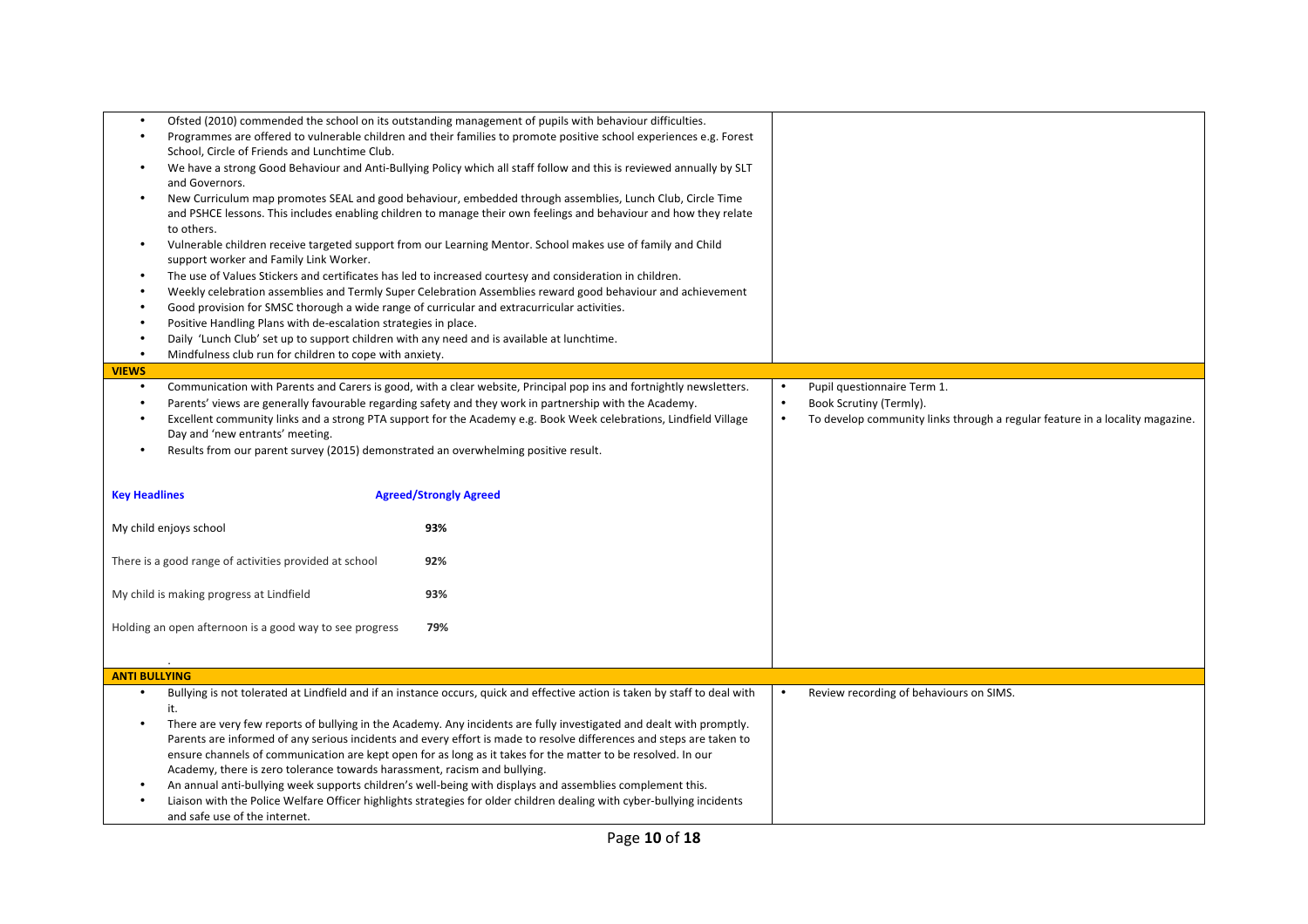| All children have access to the Learning Mentor who is available to counsel and support at times of need.<br>$\bullet$<br>Our Anti-Bullying Policy is reviewed and updated annually.<br>A Lunch club and a Mindfulness activity room are in operation throughout the day.<br>$\bullet$<br><b>WELFARE AND SAFETY</b><br>Pupils make a very positive contribution to a well ordered, safe school. Pupils know the importance of feeling safe and<br>To continue to self-evaluate Health and Safety.<br>$\bullet$<br>happy in the Academy. This includes the use of the Internet. The Internet user policy is regularly updated and children<br>$\bullet$<br>and parents sign an acceptable use agreement. As a result pupils are aware of the dangers of the internet/social<br>including playtimes. (Happy playtimes coordinator)<br>media and are happy to share any rare incidents of inappropriateness with staff. There are appropriate rules for each<br>$\bullet$<br>To make sure whole school community, including new staff, have had<br>year group. We participate in the annual e-safety week and have held an E Safety presentation for parents and<br>Safeguarding training.<br>information is on the Academy website.<br>To develop a social media policy.<br>We have held full training on e-safety for all staff and governors.<br>To continue to review and develop our Safeguarding procedures.<br>Pupils have an excellent understanding about what constitutes unsafe situations. They maintain a well-tuned<br>$\bullet$<br>perspective on their own safety and that of others.<br>'Children have a good understanding of safety and strategies to deal with risk' (HMI 2012).<br>$\bullet$<br>Children are encouraged to "tell" an adult or a friend of any concerns they have in relation to specific issues. The<br>$\bullet$<br>school has four nominated Child Protection Officers. Lead officers are Principal and SENCo. Deputy officers are Vice<br>Principal and ECM Coordinator. All staff have been trained in child protection.<br>Regular fire drills are held and the children carry these out calmly and in an orderly manner.<br>Annual visits to Years R, 2 and 5 by local fire officers to deliver fire safety programmes raising awareness of children<br>$\bullet$<br>to the dangers.<br>All members of staff on duty during playtimes wear a high visibility jackets to ensure all children can see a member of<br>$\bullet$<br>staff. Serious or repeated behaviour incidents are recorded and reported. 'Children to watch out for' are identified in<br>all meetings.<br>School Council delivered their project to create a quiet area in KS2 playground.<br>Our Premises Officer has undertaken a range of training courses to ensure site safety is maintained. Regular<br>inspections are carried out with SLT, tree surgeons and fire technicians. All cleaning fluids are kept in a locked<br>cupboard. There is a COSHH register, which is updated when new materials are purchased. A monthly temperature<br>test on the water is carried out coupled with the annual water safety test. Annual PAT testing is carried out together<br>with electricity and emergency lights test. Annual service on intruder alarms. Universal services carry out inspections<br>on PE equipment. A snow plan is in place and reviewed every year together with the emergency response plan.<br>Top ten risks from the Academy have been identified by the Risk Management Group. This group will meet termly to<br>discuss progress of risks.<br>First aid Training is regularly run to ensure staff are updated on current procedures. Medicines are kept in a central<br>locked cupboard and administration and details are recorded. We have a designated Medicines Manager who<br>coordinates and checks medicines throughout the school.<br>The Academy has 4 Child Protection Officers and all child protection staff training is up- to-date. Head and governor<br>trained in Safer recruiting.<br>Risk assessments are completed for all educational and residential trips and monitored by our Educational Visits<br>$\bullet$<br>Coordinator and Principal.<br>Safety procedures are outlined in curriculum areas to help support correct use of tools and equipment, which are | $\bullet$ | Peer mediators and playground pals are available for children to talk to and help resolve playground issues. |                                                                          |
|-------------------------------------------------------------------------------------------------------------------------------------------------------------------------------------------------------------------------------------------------------------------------------------------------------------------------------------------------------------------------------------------------------------------------------------------------------------------------------------------------------------------------------------------------------------------------------------------------------------------------------------------------------------------------------------------------------------------------------------------------------------------------------------------------------------------------------------------------------------------------------------------------------------------------------------------------------------------------------------------------------------------------------------------------------------------------------------------------------------------------------------------------------------------------------------------------------------------------------------------------------------------------------------------------------------------------------------------------------------------------------------------------------------------------------------------------------------------------------------------------------------------------------------------------------------------------------------------------------------------------------------------------------------------------------------------------------------------------------------------------------------------------------------------------------------------------------------------------------------------------------------------------------------------------------------------------------------------------------------------------------------------------------------------------------------------------------------------------------------------------------------------------------------------------------------------------------------------------------------------------------------------------------------------------------------------------------------------------------------------------------------------------------------------------------------------------------------------------------------------------------------------------------------------------------------------------------------------------------------------------------------------------------------------------------------------------------------------------------------------------------------------------------------------------------------------------------------------------------------------------------------------------------------------------------------------------------------------------------------------------------------------------------------------------------------------------------------------------------------------------------------------------------------------------------------------------------------------------------------------------------------------------------------------------------------------------------------------------------------------------------------------------------------------------------------------------------------------------------------------------------------------------------------------------------------------------------------------------------------------------------------------------------------------------------------------------------------------------------------------------------------------------------------------------------------------------------------------------------------------------------------------------------------------------------------------------------------------------------------------------------------------------------------------------------------------------------------------------------------------------------------------------------------------------------------------------------------------------------------------------------------------------------------------------------------------------------|-----------|--------------------------------------------------------------------------------------------------------------|--------------------------------------------------------------------------|
|                                                                                                                                                                                                                                                                                                                                                                                                                                                                                                                                                                                                                                                                                                                                                                                                                                                                                                                                                                                                                                                                                                                                                                                                                                                                                                                                                                                                                                                                                                                                                                                                                                                                                                                                                                                                                                                                                                                                                                                                                                                                                                                                                                                                                                                                                                                                                                                                                                                                                                                                                                                                                                                                                                                                                                                                                                                                                                                                                                                                                                                                                                                                                                                                                                                                                                                                                                                                                                                                                                                                                                                                                                                                                                                                                                                                                                                                                                                                                                                                                                                                                                                                                                                                                                                                                                                               |           |                                                                                                              |                                                                          |
|                                                                                                                                                                                                                                                                                                                                                                                                                                                                                                                                                                                                                                                                                                                                                                                                                                                                                                                                                                                                                                                                                                                                                                                                                                                                                                                                                                                                                                                                                                                                                                                                                                                                                                                                                                                                                                                                                                                                                                                                                                                                                                                                                                                                                                                                                                                                                                                                                                                                                                                                                                                                                                                                                                                                                                                                                                                                                                                                                                                                                                                                                                                                                                                                                                                                                                                                                                                                                                                                                                                                                                                                                                                                                                                                                                                                                                                                                                                                                                                                                                                                                                                                                                                                                                                                                                                               |           |                                                                                                              |                                                                          |
|                                                                                                                                                                                                                                                                                                                                                                                                                                                                                                                                                                                                                                                                                                                                                                                                                                                                                                                                                                                                                                                                                                                                                                                                                                                                                                                                                                                                                                                                                                                                                                                                                                                                                                                                                                                                                                                                                                                                                                                                                                                                                                                                                                                                                                                                                                                                                                                                                                                                                                                                                                                                                                                                                                                                                                                                                                                                                                                                                                                                                                                                                                                                                                                                                                                                                                                                                                                                                                                                                                                                                                                                                                                                                                                                                                                                                                                                                                                                                                                                                                                                                                                                                                                                                                                                                                                               |           |                                                                                                              |                                                                          |
|                                                                                                                                                                                                                                                                                                                                                                                                                                                                                                                                                                                                                                                                                                                                                                                                                                                                                                                                                                                                                                                                                                                                                                                                                                                                                                                                                                                                                                                                                                                                                                                                                                                                                                                                                                                                                                                                                                                                                                                                                                                                                                                                                                                                                                                                                                                                                                                                                                                                                                                                                                                                                                                                                                                                                                                                                                                                                                                                                                                                                                                                                                                                                                                                                                                                                                                                                                                                                                                                                                                                                                                                                                                                                                                                                                                                                                                                                                                                                                                                                                                                                                                                                                                                                                                                                                                               |           |                                                                                                              |                                                                          |
|                                                                                                                                                                                                                                                                                                                                                                                                                                                                                                                                                                                                                                                                                                                                                                                                                                                                                                                                                                                                                                                                                                                                                                                                                                                                                                                                                                                                                                                                                                                                                                                                                                                                                                                                                                                                                                                                                                                                                                                                                                                                                                                                                                                                                                                                                                                                                                                                                                                                                                                                                                                                                                                                                                                                                                                                                                                                                                                                                                                                                                                                                                                                                                                                                                                                                                                                                                                                                                                                                                                                                                                                                                                                                                                                                                                                                                                                                                                                                                                                                                                                                                                                                                                                                                                                                                                               |           |                                                                                                              | Continue to review and improve lunchtime, morning and afternoon routines |
|                                                                                                                                                                                                                                                                                                                                                                                                                                                                                                                                                                                                                                                                                                                                                                                                                                                                                                                                                                                                                                                                                                                                                                                                                                                                                                                                                                                                                                                                                                                                                                                                                                                                                                                                                                                                                                                                                                                                                                                                                                                                                                                                                                                                                                                                                                                                                                                                                                                                                                                                                                                                                                                                                                                                                                                                                                                                                                                                                                                                                                                                                                                                                                                                                                                                                                                                                                                                                                                                                                                                                                                                                                                                                                                                                                                                                                                                                                                                                                                                                                                                                                                                                                                                                                                                                                                               |           |                                                                                                              |                                                                          |
|                                                                                                                                                                                                                                                                                                                                                                                                                                                                                                                                                                                                                                                                                                                                                                                                                                                                                                                                                                                                                                                                                                                                                                                                                                                                                                                                                                                                                                                                                                                                                                                                                                                                                                                                                                                                                                                                                                                                                                                                                                                                                                                                                                                                                                                                                                                                                                                                                                                                                                                                                                                                                                                                                                                                                                                                                                                                                                                                                                                                                                                                                                                                                                                                                                                                                                                                                                                                                                                                                                                                                                                                                                                                                                                                                                                                                                                                                                                                                                                                                                                                                                                                                                                                                                                                                                                               |           |                                                                                                              |                                                                          |
|                                                                                                                                                                                                                                                                                                                                                                                                                                                                                                                                                                                                                                                                                                                                                                                                                                                                                                                                                                                                                                                                                                                                                                                                                                                                                                                                                                                                                                                                                                                                                                                                                                                                                                                                                                                                                                                                                                                                                                                                                                                                                                                                                                                                                                                                                                                                                                                                                                                                                                                                                                                                                                                                                                                                                                                                                                                                                                                                                                                                                                                                                                                                                                                                                                                                                                                                                                                                                                                                                                                                                                                                                                                                                                                                                                                                                                                                                                                                                                                                                                                                                                                                                                                                                                                                                                                               |           |                                                                                                              |                                                                          |
|                                                                                                                                                                                                                                                                                                                                                                                                                                                                                                                                                                                                                                                                                                                                                                                                                                                                                                                                                                                                                                                                                                                                                                                                                                                                                                                                                                                                                                                                                                                                                                                                                                                                                                                                                                                                                                                                                                                                                                                                                                                                                                                                                                                                                                                                                                                                                                                                                                                                                                                                                                                                                                                                                                                                                                                                                                                                                                                                                                                                                                                                                                                                                                                                                                                                                                                                                                                                                                                                                                                                                                                                                                                                                                                                                                                                                                                                                                                                                                                                                                                                                                                                                                                                                                                                                                                               |           |                                                                                                              |                                                                          |
|                                                                                                                                                                                                                                                                                                                                                                                                                                                                                                                                                                                                                                                                                                                                                                                                                                                                                                                                                                                                                                                                                                                                                                                                                                                                                                                                                                                                                                                                                                                                                                                                                                                                                                                                                                                                                                                                                                                                                                                                                                                                                                                                                                                                                                                                                                                                                                                                                                                                                                                                                                                                                                                                                                                                                                                                                                                                                                                                                                                                                                                                                                                                                                                                                                                                                                                                                                                                                                                                                                                                                                                                                                                                                                                                                                                                                                                                                                                                                                                                                                                                                                                                                                                                                                                                                                                               |           |                                                                                                              |                                                                          |
|                                                                                                                                                                                                                                                                                                                                                                                                                                                                                                                                                                                                                                                                                                                                                                                                                                                                                                                                                                                                                                                                                                                                                                                                                                                                                                                                                                                                                                                                                                                                                                                                                                                                                                                                                                                                                                                                                                                                                                                                                                                                                                                                                                                                                                                                                                                                                                                                                                                                                                                                                                                                                                                                                                                                                                                                                                                                                                                                                                                                                                                                                                                                                                                                                                                                                                                                                                                                                                                                                                                                                                                                                                                                                                                                                                                                                                                                                                                                                                                                                                                                                                                                                                                                                                                                                                                               |           |                                                                                                              |                                                                          |
|                                                                                                                                                                                                                                                                                                                                                                                                                                                                                                                                                                                                                                                                                                                                                                                                                                                                                                                                                                                                                                                                                                                                                                                                                                                                                                                                                                                                                                                                                                                                                                                                                                                                                                                                                                                                                                                                                                                                                                                                                                                                                                                                                                                                                                                                                                                                                                                                                                                                                                                                                                                                                                                                                                                                                                                                                                                                                                                                                                                                                                                                                                                                                                                                                                                                                                                                                                                                                                                                                                                                                                                                                                                                                                                                                                                                                                                                                                                                                                                                                                                                                                                                                                                                                                                                                                                               |           |                                                                                                              |                                                                          |
|                                                                                                                                                                                                                                                                                                                                                                                                                                                                                                                                                                                                                                                                                                                                                                                                                                                                                                                                                                                                                                                                                                                                                                                                                                                                                                                                                                                                                                                                                                                                                                                                                                                                                                                                                                                                                                                                                                                                                                                                                                                                                                                                                                                                                                                                                                                                                                                                                                                                                                                                                                                                                                                                                                                                                                                                                                                                                                                                                                                                                                                                                                                                                                                                                                                                                                                                                                                                                                                                                                                                                                                                                                                                                                                                                                                                                                                                                                                                                                                                                                                                                                                                                                                                                                                                                                                               |           |                                                                                                              |                                                                          |
|                                                                                                                                                                                                                                                                                                                                                                                                                                                                                                                                                                                                                                                                                                                                                                                                                                                                                                                                                                                                                                                                                                                                                                                                                                                                                                                                                                                                                                                                                                                                                                                                                                                                                                                                                                                                                                                                                                                                                                                                                                                                                                                                                                                                                                                                                                                                                                                                                                                                                                                                                                                                                                                                                                                                                                                                                                                                                                                                                                                                                                                                                                                                                                                                                                                                                                                                                                                                                                                                                                                                                                                                                                                                                                                                                                                                                                                                                                                                                                                                                                                                                                                                                                                                                                                                                                                               |           |                                                                                                              |                                                                          |
|                                                                                                                                                                                                                                                                                                                                                                                                                                                                                                                                                                                                                                                                                                                                                                                                                                                                                                                                                                                                                                                                                                                                                                                                                                                                                                                                                                                                                                                                                                                                                                                                                                                                                                                                                                                                                                                                                                                                                                                                                                                                                                                                                                                                                                                                                                                                                                                                                                                                                                                                                                                                                                                                                                                                                                                                                                                                                                                                                                                                                                                                                                                                                                                                                                                                                                                                                                                                                                                                                                                                                                                                                                                                                                                                                                                                                                                                                                                                                                                                                                                                                                                                                                                                                                                                                                                               |           |                                                                                                              |                                                                          |
|                                                                                                                                                                                                                                                                                                                                                                                                                                                                                                                                                                                                                                                                                                                                                                                                                                                                                                                                                                                                                                                                                                                                                                                                                                                                                                                                                                                                                                                                                                                                                                                                                                                                                                                                                                                                                                                                                                                                                                                                                                                                                                                                                                                                                                                                                                                                                                                                                                                                                                                                                                                                                                                                                                                                                                                                                                                                                                                                                                                                                                                                                                                                                                                                                                                                                                                                                                                                                                                                                                                                                                                                                                                                                                                                                                                                                                                                                                                                                                                                                                                                                                                                                                                                                                                                                                                               |           |                                                                                                              |                                                                          |
|                                                                                                                                                                                                                                                                                                                                                                                                                                                                                                                                                                                                                                                                                                                                                                                                                                                                                                                                                                                                                                                                                                                                                                                                                                                                                                                                                                                                                                                                                                                                                                                                                                                                                                                                                                                                                                                                                                                                                                                                                                                                                                                                                                                                                                                                                                                                                                                                                                                                                                                                                                                                                                                                                                                                                                                                                                                                                                                                                                                                                                                                                                                                                                                                                                                                                                                                                                                                                                                                                                                                                                                                                                                                                                                                                                                                                                                                                                                                                                                                                                                                                                                                                                                                                                                                                                                               |           |                                                                                                              |                                                                          |
|                                                                                                                                                                                                                                                                                                                                                                                                                                                                                                                                                                                                                                                                                                                                                                                                                                                                                                                                                                                                                                                                                                                                                                                                                                                                                                                                                                                                                                                                                                                                                                                                                                                                                                                                                                                                                                                                                                                                                                                                                                                                                                                                                                                                                                                                                                                                                                                                                                                                                                                                                                                                                                                                                                                                                                                                                                                                                                                                                                                                                                                                                                                                                                                                                                                                                                                                                                                                                                                                                                                                                                                                                                                                                                                                                                                                                                                                                                                                                                                                                                                                                                                                                                                                                                                                                                                               |           |                                                                                                              |                                                                          |
|                                                                                                                                                                                                                                                                                                                                                                                                                                                                                                                                                                                                                                                                                                                                                                                                                                                                                                                                                                                                                                                                                                                                                                                                                                                                                                                                                                                                                                                                                                                                                                                                                                                                                                                                                                                                                                                                                                                                                                                                                                                                                                                                                                                                                                                                                                                                                                                                                                                                                                                                                                                                                                                                                                                                                                                                                                                                                                                                                                                                                                                                                                                                                                                                                                                                                                                                                                                                                                                                                                                                                                                                                                                                                                                                                                                                                                                                                                                                                                                                                                                                                                                                                                                                                                                                                                                               |           | then shared in lessons.                                                                                      |                                                                          |
| The School Business Manager maintains the Single Central Record for safeguarding.<br>$\bullet$                                                                                                                                                                                                                                                                                                                                                                                                                                                                                                                                                                                                                                                                                                                                                                                                                                                                                                                                                                                                                                                                                                                                                                                                                                                                                                                                                                                                                                                                                                                                                                                                                                                                                                                                                                                                                                                                                                                                                                                                                                                                                                                                                                                                                                                                                                                                                                                                                                                                                                                                                                                                                                                                                                                                                                                                                                                                                                                                                                                                                                                                                                                                                                                                                                                                                                                                                                                                                                                                                                                                                                                                                                                                                                                                                                                                                                                                                                                                                                                                                                                                                                                                                                                                                                |           |                                                                                                              |                                                                          |
| Healthy Schools and promotion of healthy eating is of great importance in our Academy. Our Healthy Schools<br>$\bullet$                                                                                                                                                                                                                                                                                                                                                                                                                                                                                                                                                                                                                                                                                                                                                                                                                                                                                                                                                                                                                                                                                                                                                                                                                                                                                                                                                                                                                                                                                                                                                                                                                                                                                                                                                                                                                                                                                                                                                                                                                                                                                                                                                                                                                                                                                                                                                                                                                                                                                                                                                                                                                                                                                                                                                                                                                                                                                                                                                                                                                                                                                                                                                                                                                                                                                                                                                                                                                                                                                                                                                                                                                                                                                                                                                                                                                                                                                                                                                                                                                                                                                                                                                                                                       |           |                                                                                                              |                                                                          |
| coordinator has arranged staff meetings, visiting chefs, healthy eating demonstrations to parents and visits to                                                                                                                                                                                                                                                                                                                                                                                                                                                                                                                                                                                                                                                                                                                                                                                                                                                                                                                                                                                                                                                                                                                                                                                                                                                                                                                                                                                                                                                                                                                                                                                                                                                                                                                                                                                                                                                                                                                                                                                                                                                                                                                                                                                                                                                                                                                                                                                                                                                                                                                                                                                                                                                                                                                                                                                                                                                                                                                                                                                                                                                                                                                                                                                                                                                                                                                                                                                                                                                                                                                                                                                                                                                                                                                                                                                                                                                                                                                                                                                                                                                                                                                                                                                                               |           |                                                                                                              |                                                                          |
| supermarkets. The school council selected the school dinner menu to ensure it was balanced and healthy.                                                                                                                                                                                                                                                                                                                                                                                                                                                                                                                                                                                                                                                                                                                                                                                                                                                                                                                                                                                                                                                                                                                                                                                                                                                                                                                                                                                                                                                                                                                                                                                                                                                                                                                                                                                                                                                                                                                                                                                                                                                                                                                                                                                                                                                                                                                                                                                                                                                                                                                                                                                                                                                                                                                                                                                                                                                                                                                                                                                                                                                                                                                                                                                                                                                                                                                                                                                                                                                                                                                                                                                                                                                                                                                                                                                                                                                                                                                                                                                                                                                                                                                                                                                                                       |           |                                                                                                              |                                                                          |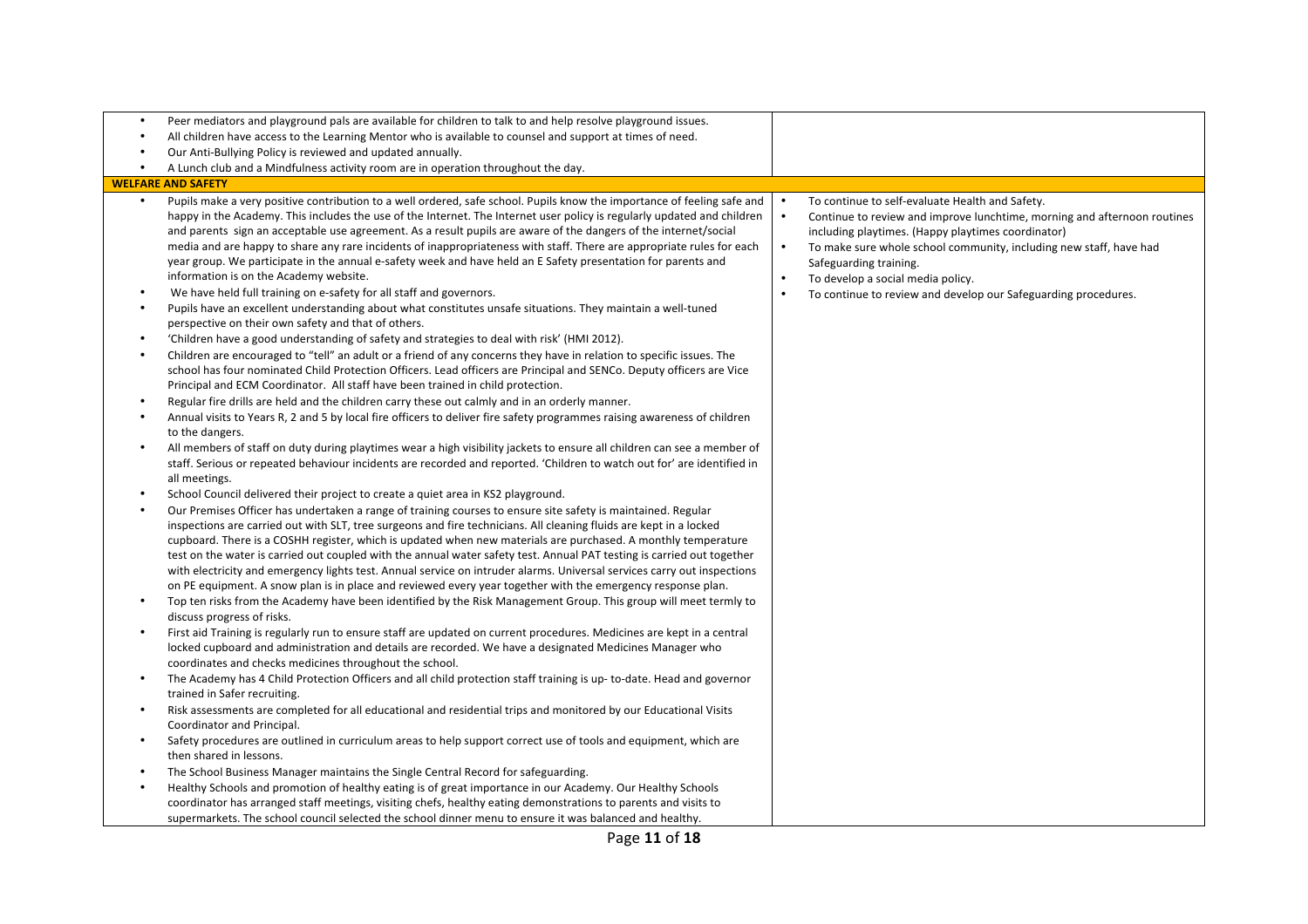| $\bullet$                                                                                             | Exercise is promoted throughout the school through a wide range of sporting activities available before and after    |                                                                            |
|-------------------------------------------------------------------------------------------------------|----------------------------------------------------------------------------------------------------------------------|----------------------------------------------------------------------------|
|                                                                                                       | school, CPD for teachers in teaching a range of sports and high profile given to sporting achievement in celebration |                                                                            |
| assemblies and regular tweets.                                                                        |                                                                                                                      |                                                                            |
| 'Change for life' clubs promote healthy lifestyles and fitness for less active children.<br>$\bullet$ |                                                                                                                      |                                                                            |
| $\bullet$                                                                                             | All children have access to the Learning Mentor who is available to counsel and provide emotional support.           |                                                                            |
| Pupils with medical need have an Individual Health Care Plan                                          |                                                                                                                      |                                                                            |
| <b>ATTENDANCE AND PUNCTUALITY</b>                                                                     |                                                                                                                      |                                                                            |
| Overall attendance for 2015-16 was 96.76%.<br>$\bullet$                                               |                                                                                                                      | To continue to encourage the few children who have poor attendance or      |
| Persistent absence for 2015-16 was 3.51%.<br>$\bullet$                                                |                                                                                                                      | who are late to attend.                                                    |
|                                                                                                       | An annual visit by the EWO monitors attendance. Liaison with the office and SLT show good knowledge of children's    |                                                                            |
|                                                                                                       | absence. Appropriate letters are sent to parents where necessary. Work with individual families and the learning     |                                                                            |
| mentor addresses any issues.                                                                          |                                                                                                                      |                                                                            |
| Attendance and punctuality are celebrated through assemblies.<br>$\bullet$                            |                                                                                                                      |                                                                            |
|                                                                                                       | <b>OUTCOMES FOR CHILDREN AND LEARNERS- GRADE 2</b>                                                                   |                                                                            |
| <b>STRENGTHS</b>                                                                                      |                                                                                                                      | <b>AREAS OF DEVELOPMENT</b>                                                |
| <b>STANDARDS</b>                                                                                      |                                                                                                                      |                                                                            |
| <b>Key Stage 2</b>                                                                                    |                                                                                                                      | Improved percentage of children achieving the expected standard,           |
|                                                                                                       |                                                                                                                      | particularly in writing.                                                   |
| $\bullet$                                                                                             | Test standards at the end of KS2 have been above the national average for the past 6 years. In 2015 they were above  | Ensure children make good progress and achieve the expected                |
| the national average by 1.2 points APS.                                                               |                                                                                                                      | standard in all combined areas- reading, writing and maths.                |
| $\bullet$                                                                                             | Maths: In 2016 74% (National 70%) achieved the expected standard and 24% achieved a high standard. Our maths         | The Academy has a writing key target and continues to monitor              |
|                                                                                                       | progress score was -0.1. The average scaled score 104. In 2015 the percentage attaining L4+ in maths (94%) was       | progress and attainment in writing.                                        |
|                                                                                                       | above the national average by 7%. The percentage attaining L5+ (52%) was significantly above the national average by | Ensure that our pupil premium children are both attaining and<br>$\bullet$ |
| 11%. The percentage attaining L6 (15%) was above the national average of 9%.                          |                                                                                                                      | achieving at levels beyond those of comparable children nationally.        |
|                                                                                                       | Reading: In 2016 80% (National 66%) achieved the expected standard and 30% achieved a high standard. Our             | Ensure current Year 6 are well prepared for SATS tests and identified      |
|                                                                                                       | reading progress score was 2.9. The average scaled score 107. In 2015 the percentage attaining L4+ in reading (97%)  | groups supported in order to reach expected standard.                      |
|                                                                                                       | was significantly above the national averages by 8%. The percentage attaining L5+ (69%) was significantly above the  |                                                                            |
| national average by 21%. 0% of pupils attained Level 6.                                               |                                                                                                                      |                                                                            |
| ٠                                                                                                     | Writing: In 2016 57% (National 74%) achieved the expected standard and 8% achieved a high standard. Our writing      |                                                                            |
|                                                                                                       | progress score was -3.8. In 2015 the percentage attaining L4+ in writing (95%) was above the national average by 8%. |                                                                            |
| The percentage attaining $L5+$ (26%) was below the national average by 10%.                           |                                                                                                                      |                                                                            |
| ٠                                                                                                     | Grammar, Spelling and Punctuation: In 2016 79% (National 72%) achieved the expected standard and 23%                 |                                                                            |
|                                                                                                       | achieved a high standard. The average scaled score 106. In 2015 the percentage attaining L4+ in GPS (90%) was        |                                                                            |
|                                                                                                       | significantly above the national average by 10%. The percentage attaining $L5+$ (68%) was significantly above the    |                                                                            |
|                                                                                                       | national average by 13%. 8% of pupils attained Level 6 and this is above the national average by 4%.                 |                                                                            |
| $\bullet$                                                                                             | Combined Reading, Writing and Maths score for 2016 (percentage of children achieving the expected standard in        |                                                                            |
| all areas was 49% (National 53%)                                                                      |                                                                                                                      |                                                                            |
|                                                                                                       |                                                                                                                      |                                                                            |
|                                                                                                       |                                                                                                                      |                                                                            |
|                                                                                                       |                                                                                                                      |                                                                            |
|                                                                                                       |                                                                                                                      |                                                                            |
|                                                                                                       |                                                                                                                      |                                                                            |
|                                                                                                       |                                                                                                                      |                                                                            |
|                                                                                                       |                                                                                                                      |                                                                            |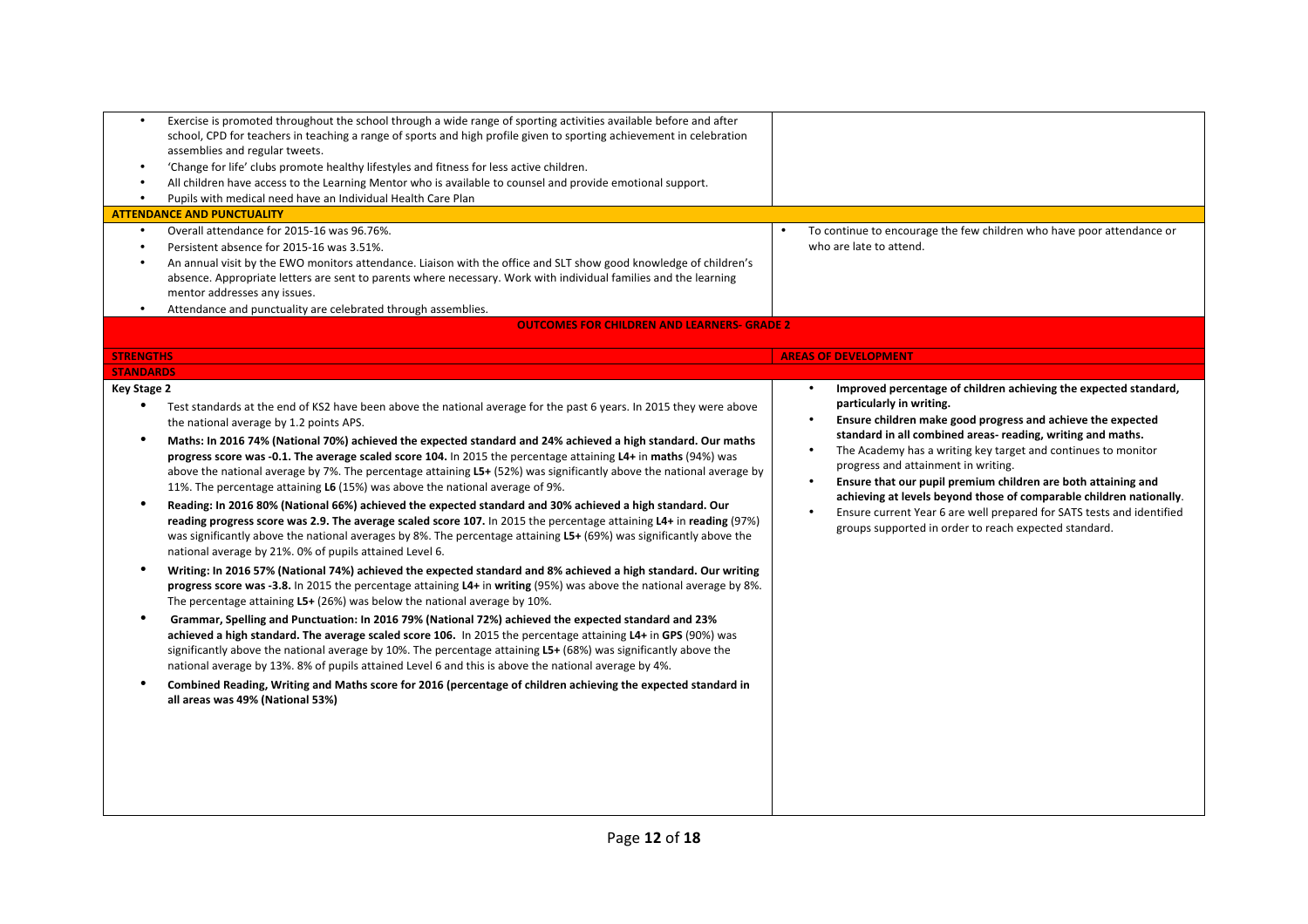| <b>Attainment at Key Stage 2</b>                                                                                                                                                                                                                                                                                                                                                                                                                                                                                                                                                                                                                                                                                                                                                                                                                                                                                                                                                                                                                                                                                                                                                                                |              |              |              |                     |              |  |  |
|-----------------------------------------------------------------------------------------------------------------------------------------------------------------------------------------------------------------------------------------------------------------------------------------------------------------------------------------------------------------------------------------------------------------------------------------------------------------------------------------------------------------------------------------------------------------------------------------------------------------------------------------------------------------------------------------------------------------------------------------------------------------------------------------------------------------------------------------------------------------------------------------------------------------------------------------------------------------------------------------------------------------------------------------------------------------------------------------------------------------------------------------------------------------------------------------------------------------|--------------|--------------|--------------|---------------------|--------------|--|--|
| <b>Maths KS2 APS</b>                                                                                                                                                                                                                                                                                                                                                                                                                                                                                                                                                                                                                                                                                                                                                                                                                                                                                                                                                                                                                                                                                                                                                                                            | 2011         | 2012         | 2013         | 2014                | 2015         |  |  |
| <b>National</b><br>School                                                                                                                                                                                                                                                                                                                                                                                                                                                                                                                                                                                                                                                                                                                                                                                                                                                                                                                                                                                                                                                                                                                                                                                       | 27.6<br>28.7 | 28.4<br>29.3 | 28.7<br>29.4 | 29<br>30.1          | 29<br>30.5   |  |  |
| <b>Reading KS2 APS</b>                                                                                                                                                                                                                                                                                                                                                                                                                                                                                                                                                                                                                                                                                                                                                                                                                                                                                                                                                                                                                                                                                                                                                                                          | 2011         | 2012         | 2013         | 2014                | 2015         |  |  |
| <b>National</b>                                                                                                                                                                                                                                                                                                                                                                                                                                                                                                                                                                                                                                                                                                                                                                                                                                                                                                                                                                                                                                                                                                                                                                                                 | 28.1         | 28.8         | 28.5         | 29                  | 29           |  |  |
| School                                                                                                                                                                                                                                                                                                                                                                                                                                                                                                                                                                                                                                                                                                                                                                                                                                                                                                                                                                                                                                                                                                                                                                                                          | 29.8         | 30.7         | 30           | 31.2                | 30.9         |  |  |
| <b>Writing KS2 APS</b>                                                                                                                                                                                                                                                                                                                                                                                                                                                                                                                                                                                                                                                                                                                                                                                                                                                                                                                                                                                                                                                                                                                                                                                          | 2011         | 2012         | 2013         | 2014                | 2015         |  |  |
| <b>National</b><br>School                                                                                                                                                                                                                                                                                                                                                                                                                                                                                                                                                                                                                                                                                                                                                                                                                                                                                                                                                                                                                                                                                                                                                                                       | 26.4<br>27.5 | 27.3<br>29.1 | 27.5<br>28.4 | 27.9<br>28.7        | 28.2<br>28.4 |  |  |
| Key Stage 1<br>KS1 standards have been above national for the past 6 years. The overall point score for 2015 was 16.6, which was<br>above the national average by 0.5.<br>Reading: In 2016 82% (National 74%) were working at the expected level or above. 27% of children were working at<br>$\bullet$<br>greater depth. The 2015 levels in Reading were above the national average at L2c+ (97%) by 7%, were above the<br>national average at 2B+ (88%) by 6% and just above the national average at L3 (34%) by 2%.<br>$\bullet$<br>Writing: In 2016 71% (National 66%) were working at the expected level or above. 12% of children were working at<br>greater depth. In 2015 the results were above the national average at L2c+ (92%) by 4%, above the national average<br>at 2B+ (81%) by 9% and just below the national average at L3 (17%) by 1%.<br>Maths: In 2016 82% (National 73%) were working at the expected level or above. 15% of children were working at<br>$\bullet$<br>greater depth. In 2015 the results were level with the national average at L2c+ (93%), above the average at 2B+ (88%)<br>by 6% and below the national average by 6% .L3 (20%).<br><b>Attainment at Key Stage 1</b> |              |              |              |                     |              |  |  |
| <b>Maths KS1 APS</b>                                                                                                                                                                                                                                                                                                                                                                                                                                                                                                                                                                                                                                                                                                                                                                                                                                                                                                                                                                                                                                                                                                                                                                                            | 2011         | 2012         | 2013         | 2014                | 2015         |  |  |
| <b>National</b><br><b>School</b>                                                                                                                                                                                                                                                                                                                                                                                                                                                                                                                                                                                                                                                                                                                                                                                                                                                                                                                                                                                                                                                                                                                                                                                | 15.7<br>16.1 | 15.9<br>16.6 | 16.1<br>16.4 | 16.2<br><b>16.8</b> | 16.4<br>16.5 |  |  |
| <b>Reading KS1 APS</b>                                                                                                                                                                                                                                                                                                                                                                                                                                                                                                                                                                                                                                                                                                                                                                                                                                                                                                                                                                                                                                                                                                                                                                                          | 2011         | 2012         | 2013         | 2014                | 2015         |  |  |

**National 15.8 16 16.3 16.5 16.6 School 16.2 16.8 16.7 17.3 17.2**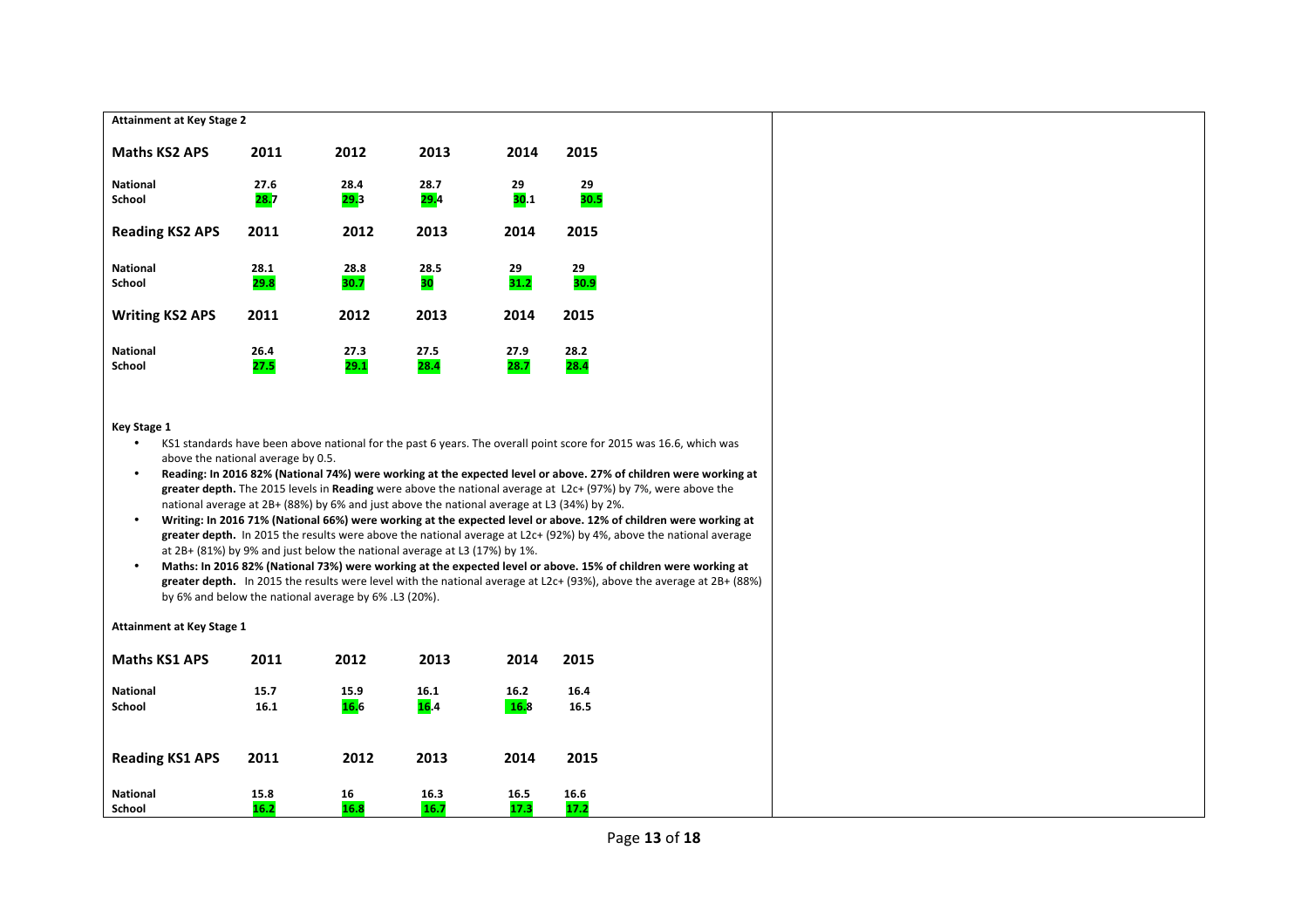|                                      | <b>Writing KS1 APS</b>                                                            | 2011                             | 2012                                                                                                                                                                                                                                                                  | 2013              | 2014         | 2015              |                                                                                                                                                                                                                                                                                                                                                                                                                                                                                                                                                                                                                                                                                                                                                                                                                                                                                                                                                                                                                                                                                                                                                                                                                                                                                                                                    |                        |                                                                                                                                                                                                                                                                                                                                                                                                |
|--------------------------------------|-----------------------------------------------------------------------------------|----------------------------------|-----------------------------------------------------------------------------------------------------------------------------------------------------------------------------------------------------------------------------------------------------------------------|-------------------|--------------|-------------------|------------------------------------------------------------------------------------------------------------------------------------------------------------------------------------------------------------------------------------------------------------------------------------------------------------------------------------------------------------------------------------------------------------------------------------------------------------------------------------------------------------------------------------------------------------------------------------------------------------------------------------------------------------------------------------------------------------------------------------------------------------------------------------------------------------------------------------------------------------------------------------------------------------------------------------------------------------------------------------------------------------------------------------------------------------------------------------------------------------------------------------------------------------------------------------------------------------------------------------------------------------------------------------------------------------------------------------|------------------------|------------------------------------------------------------------------------------------------------------------------------------------------------------------------------------------------------------------------------------------------------------------------------------------------------------------------------------------------------------------------------------------------|
| <b>National</b><br>School            |                                                                                   | 14.4<br>13.7                     | 14.7<br>15.2                                                                                                                                                                                                                                                          | 14.9<br><b>15</b> | 15.1<br>15.6 | 15.3<br><b>16</b> |                                                                                                                                                                                                                                                                                                                                                                                                                                                                                                                                                                                                                                                                                                                                                                                                                                                                                                                                                                                                                                                                                                                                                                                                                                                                                                                                    |                        |                                                                                                                                                                                                                                                                                                                                                                                                |
|                                      | <b>Year 1 Phonics Check</b>                                                       |                                  |                                                                                                                                                                                                                                                                       |                   |              |                   |                                                                                                                                                                                                                                                                                                                                                                                                                                                                                                                                                                                                                                                                                                                                                                                                                                                                                                                                                                                                                                                                                                                                                                                                                                                                                                                                    |                        |                                                                                                                                                                                                                                                                                                                                                                                                |
| $\bullet$<br>$\bullet$<br><b>GLD</b> | 2014/15 GLD =47%                                                                  | 2015/16 GLD = 70% (66% national) | the cohort with 84% achieving the expected standard. This was 7% above the national average of 77%.<br>Of the 57 (43) boys in the cohort 85.7% (81%) achieved the expected standard<br>Of the 33 (47) girls in the cohort 84.8% (87%) achieved the expected standard. |                   |              |                   | In 2016 85% (National 81%) of children in a cohort of 90 passed the phonics check. In 2015 there were 90 pupils in                                                                                                                                                                                                                                                                                                                                                                                                                                                                                                                                                                                                                                                                                                                                                                                                                                                                                                                                                                                                                                                                                                                                                                                                                 |                        |                                                                                                                                                                                                                                                                                                                                                                                                |
| <b>PROGRESS</b>                      |                                                                                   |                                  |                                                                                                                                                                                                                                                                       |                   |              |                   |                                                                                                                                                                                                                                                                                                                                                                                                                                                                                                                                                                                                                                                                                                                                                                                                                                                                                                                                                                                                                                                                                                                                                                                                                                                                                                                                    |                        |                                                                                                                                                                                                                                                                                                                                                                                                |
| $\bullet$<br>$\bullet$<br>$\bullet$  | that they achieve well.<br>national expectation).<br>period.<br>improve progress. |                                  | schools) and our maths progress score was -0.1. (middle 20% of schools)<br>focus across the school to enable an improved VA score.<br>In 2015 the 'average' APS progress between KS1 and KS2 was 14.6, (14.3 in 2014 and 13.8 in 2013).                               |                   |              |                   | Progress across year groups in a wide range of subjects is consistently strong and evidence in pupils' work indicates<br>In 2016 Reading progress score was 2.9 (top 25% of schools), writing progress score was -3.8 (bottom 25% of<br>The overall progress for all subjects made by pupils in 2015 using the value added score was 101 (100.6-2014) (above<br>The Academy made an improvement in VA from 100.3 in 2013 and 100.6 in 2014, but this still remains a focus<br>through the tracking of pupil progress in the core subjects. When broken down into core subjects in 2015 the VA was:<br>Reading 101.5 (101.3), Maths 101.3 (100.6), and Writing 99.9 (99.9). The SLT have identified writing as an area of<br>In 2015 95% of our pupils made at least two levels progress in mathematics, 100% in reading and 98% in writing.<br>Quality of pupils' learning is good linked to progress and attainment outcomes. Judgement also supported by 'formal'<br>classroom observations, end of term assessments on Progress Catcher and scrutiny of pupils' work over a two year<br>Termly pupil progress meetings provide opportunities for teachers, Principal and school leaders to meet up and<br>discuss progress made by individual children. Children identified are discussed and interventions are put in place to | $\bullet$<br>$\bullet$ | Key target action plans have been reviewed by working parties and<br>impact of actions have been reviewed.<br>Whilst the VA for Maths has improved it is still a focus to ensure more<br>girls exceed year of year expectations.<br>The Academy evaluation identifies mathematics progression as<br>requiring continuing focus to see the impact of intervention and<br>enrichment programmes. |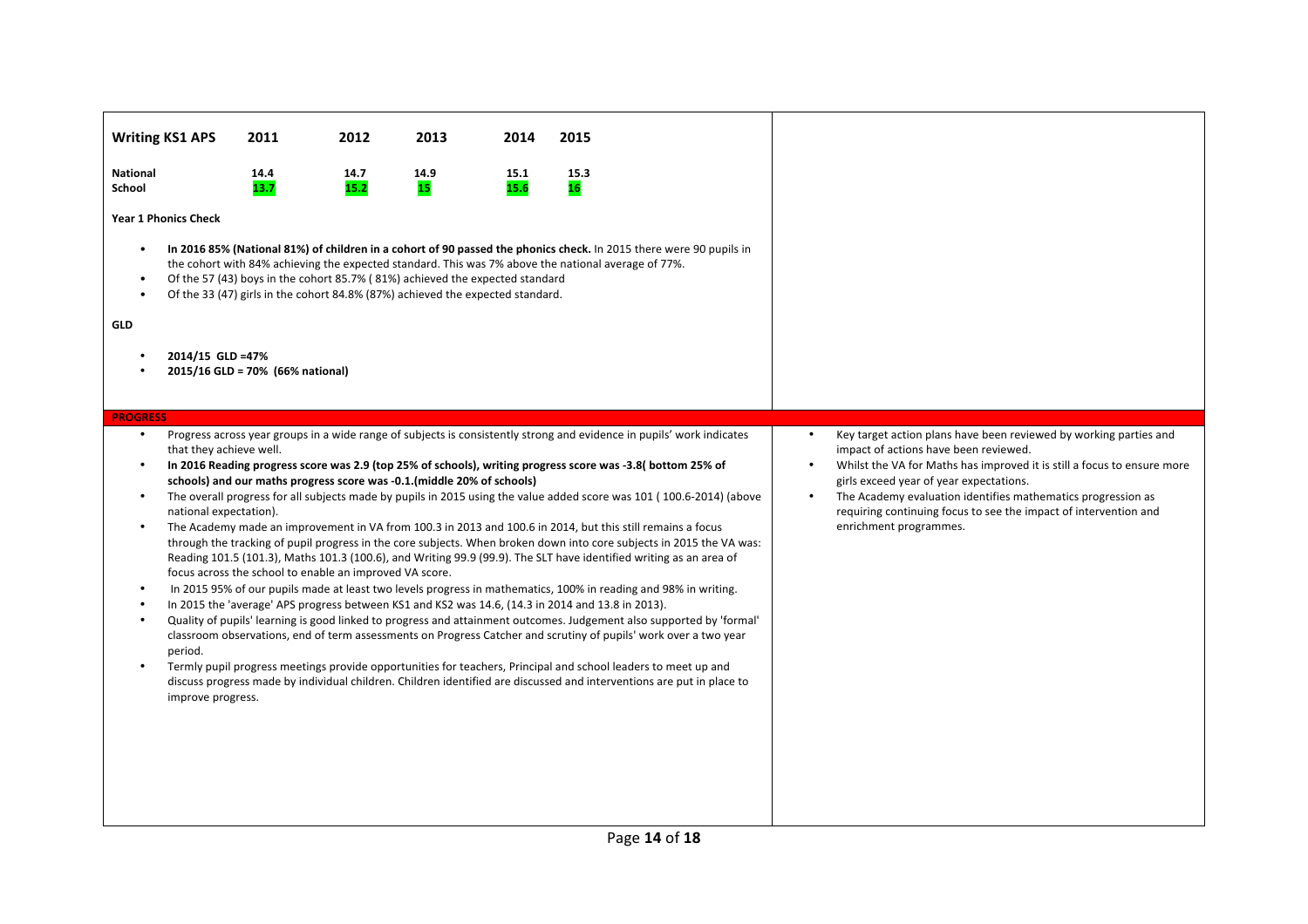|                                               | Progress over the year so far for our children / Age related expectation Term 3                                                           |                                    |                           |                                                                                     |
|-----------------------------------------------|-------------------------------------------------------------------------------------------------------------------------------------------|------------------------------------|---------------------------|-------------------------------------------------------------------------------------|
| Year group                                    | Working below expectation                                                                                                                 | Working at or above<br>expectation | Working above expectation |                                                                                     |
| EYRS                                          |                                                                                                                                           |                                    |                           |                                                                                     |
| $\mathbf{1}$                                  | 1.1%                                                                                                                                      | 98.9%                              | 5.6%                      |                                                                                     |
| $\overline{2}$                                | 7.8%                                                                                                                                      | 92.2%                              | 5.6%                      |                                                                                     |
| $\overline{3}$                                | 8.3%                                                                                                                                      | 91.7%                              | 0%                        |                                                                                     |
| $\overline{4}$                                | 1.3%                                                                                                                                      | 98.7%                              | 0%                        |                                                                                     |
| 5                                             | 9.3%                                                                                                                                      | 90.7%                              | 4.0%                      |                                                                                     |
| 6                                             | $0\%$                                                                                                                                     | 100%                               | $0\%$                     |                                                                                     |
| <b>GROUPS 2015 DATA</b><br><b>Key Stage 2</b> |                                                                                                                                           |                                    |                           | Continue to monitor all groups inside the school. PPG children a focus<br>$\bullet$ |
| Reading                                       |                                                                                                                                           |                                    |                           | of all progress meetings.                                                           |
| Boys (34) was 2.27                            | Reading progress for all pupils (60) was 2.87                                                                                             |                                    |                           |                                                                                     |
| Girls (26) was 3.71                           |                                                                                                                                           |                                    |                           |                                                                                     |
|                                               | Disadvantaged (4) was 2.73                                                                                                                |                                    |                           |                                                                                     |
|                                               | SEN Support (9) was 4.33<br>All groups of prior attainment (low, middle and high) made good progress. Those children who had previous low |                                    |                           |                                                                                     |
|                                               | attainment overall and low maths attainment made very good progress in reading. Disadvantaged children made less                          |                                    |                           |                                                                                     |
| progress.                                     |                                                                                                                                           |                                    |                           |                                                                                     |
| <b>Writing</b>                                | Writing progress for all pupils (60) was -3.76                                                                                            |                                    |                           |                                                                                     |
| Boys (34) was -4.39                           |                                                                                                                                           |                                    |                           |                                                                                     |
| Girls (26) was -2.95                          |                                                                                                                                           |                                    |                           |                                                                                     |
|                                               | Disadvantaged (4) was -9.88                                                                                                               |                                    |                           |                                                                                     |
|                                               | SEN Support (9) was -2.96                                                                                                                 |                                    |                           |                                                                                     |
| progress.                                     | Low prior attainment groups made the best progress in writing. Overall high prior attainment group made less                              |                                    |                           |                                                                                     |
| Maths                                         |                                                                                                                                           |                                    |                           |                                                                                     |
|                                               | Maths progress for all pupils(60) was -0.1                                                                                                |                                    |                           |                                                                                     |
| Boys (34) was -0.05                           |                                                                                                                                           |                                    |                           |                                                                                     |
| Girls (26) was -0.16                          |                                                                                                                                           |                                    |                           |                                                                                     |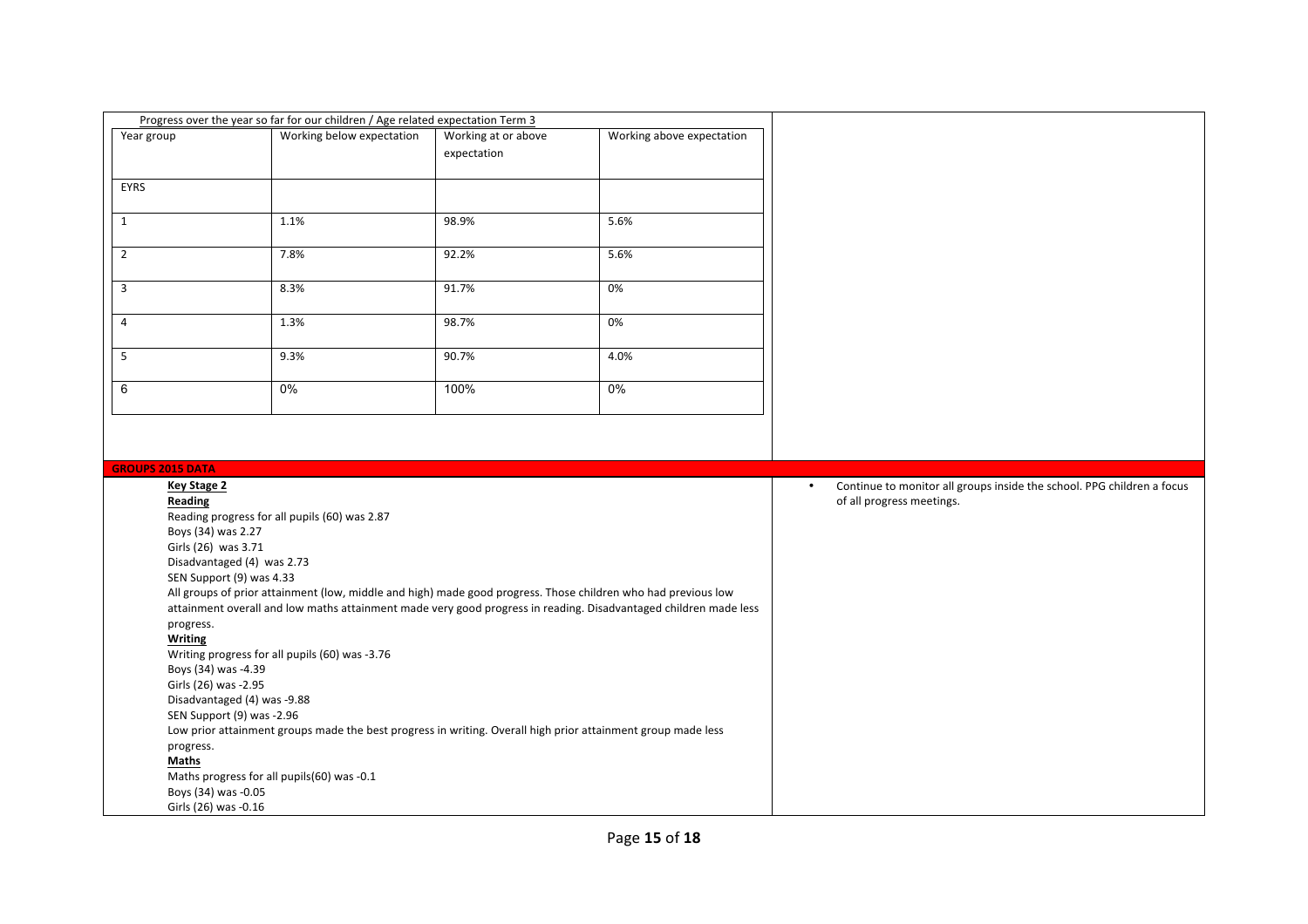|                    | Disadvantaged was -3.11                                                                                                                                                                                                                 |
|--------------------|-----------------------------------------------------------------------------------------------------------------------------------------------------------------------------------------------------------------------------------------|
|                    | SEN support (9) was -1.08                                                                                                                                                                                                               |
|                    | High prior attainment group in maths made good progress. Disadvantaged and overall low prior attainment group                                                                                                                           |
|                    | made less progress.                                                                                                                                                                                                                     |
| $\bullet$          | The performance of the boys was above the girls in maths by 1.1 point and above boys nationally by 1.7. Girls were<br>above girls nationally by 1.2 points.                                                                             |
| ٠                  | The performance of the girls was above the boys for reading by 0.8 and in writing by 1.3. Boys were above boys<br>nationally in reading by 2 points and in writing by 0.5.                                                              |
| $\bullet$          | The performance of the our 2 FSM pupils was below our non FSM pupils for the combined<br>maths, reading and writing by 4.7. and below other FSM pupils nationally by 1.7.                                                               |
|                    | The performance of the 3 EAL pupils was above our non EAL pupils for the combined<br>maths, reading and writing by 1.1 and above other EAL pupils nationally by 2.7.                                                                    |
| ٠                  | The performance of the our 5 SEN (SA and SA+) pupils was below our non SEN pupils for the <b>combined maths,</b><br>reading and writing by 3.9 points but above other SEN pupils nationally by 1.7 points.                              |
| $\bullet$          | Reading of the 2 pupils entitled to FSM 100% made at least 2 levels of progress through KS2<br>compared with 97% (91% nationally) of our non-FSM pupils.                                                                                |
| $\bullet$          | Writing of the 2 pupils entitled to FSM 100% made at least 2 levels of progress through KS2 compared with 98% (94%<br>nationally) of our non-FSM pupils.                                                                                |
| $\bullet$          | Maths of the 2 pupils entitled to FSM 50% (86% nationally) made at least 2 levels of progress through KS2 compared<br>with 95% (90% nationally) of our non-FSM pupils.                                                                  |
|                    |                                                                                                                                                                                                                                         |
|                    | <b>KEY STAGE 1</b><br>The following data compares attainment in EYFS to attainment at end of KS1. Percentage of children who met the<br>expected standard + from the Emerging. Expected and Exceeding group at EYFS.                    |
| Reading            |                                                                                                                                                                                                                                         |
|                    | EYFS - Emerging 31% achieved expected standard + at year 2(national 36%)                                                                                                                                                                |
|                    | Expected 95% achieved expected standard +at year 2 (national 85%)                                                                                                                                                                       |
|                    | Exceeding 100% achieved expected standard + at year 2 (national 99%)                                                                                                                                                                    |
| Writing            |                                                                                                                                                                                                                                         |
|                    | EYFS - Emerging 37% achieved expected standard +at year 2 (national 30%)                                                                                                                                                                |
|                    | Expected 89% achieved expected standard + at year 2 (national 82 %)                                                                                                                                                                     |
|                    | Exceeding 100% achieved expected standard + at year 2 (national 98 %)                                                                                                                                                                   |
|                    |                                                                                                                                                                                                                                         |
| <b>Mathematics</b> | EYFS- Emerging 72% achieved expected standard + at year 2 (national 36%)                                                                                                                                                                |
|                    | Expected 89% achieved expected standard + at year 2 (national 86 %)                                                                                                                                                                     |
|                    | Exceeding no children were identified as exceeding in EYFS                                                                                                                                                                              |
|                    | <b>DATA 2015</b>                                                                                                                                                                                                                        |
| ٠                  | The performance of the boys was below the girls overall by 0.6; but was above boys nationally by 0.6 with girls being<br>above other girls nationally by 0.3.                                                                           |
| ٠                  | Our 2 FSM pupils performed significantly above other FSM pupils nationally by 2.2 overall; they were above other<br>FSM nationally in reading by 1.8; were above others in writing by 2.0; and were above others in mathematics by 2.8. |
| $\bullet$          | Our 1 EAL pupil performed above other EAL pupils nationally by 4.0 overall; he was above other EAL nationally in                                                                                                                        |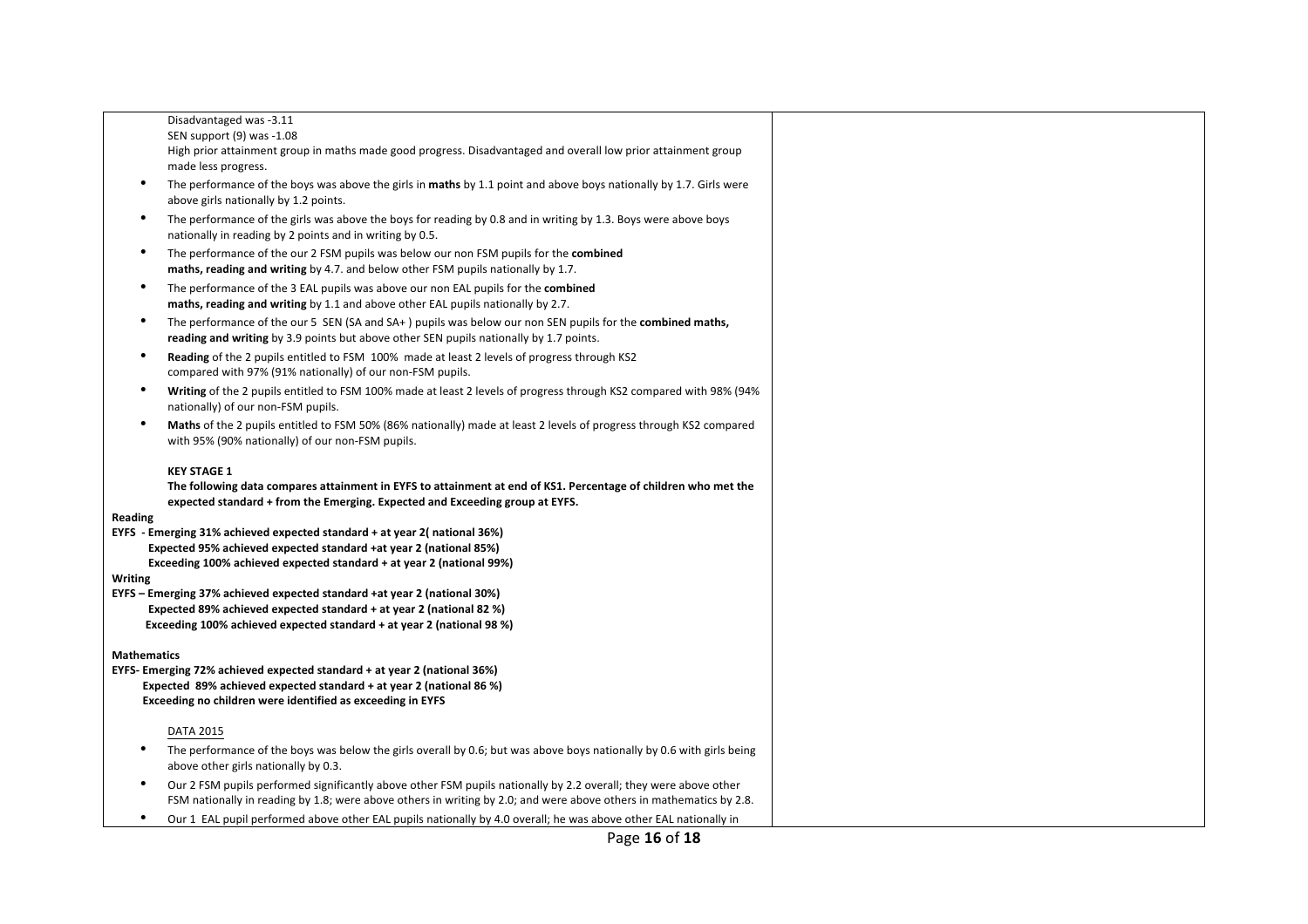|                        | reading by 5.0; was above others in writing by 2.0; and was above others in mathematics by 4.9.                                                                                                                                                                                                                                                                                                                                                                                                                                                                                                                                                                                                                                                                                                                                                                                                                                                                                                                                                                                                                                                                                                                                                                                                                                                                                                                                                                                                                                                                                                                                                                                                                                                                                                                                                                                                                                                          |                                                                                                                                                                                                                                                                                                                                                                                                                                                                                                                                                                                                                                                                                                                                                                                                                                                                                                                                                                                                        |
|------------------------|----------------------------------------------------------------------------------------------------------------------------------------------------------------------------------------------------------------------------------------------------------------------------------------------------------------------------------------------------------------------------------------------------------------------------------------------------------------------------------------------------------------------------------------------------------------------------------------------------------------------------------------------------------------------------------------------------------------------------------------------------------------------------------------------------------------------------------------------------------------------------------------------------------------------------------------------------------------------------------------------------------------------------------------------------------------------------------------------------------------------------------------------------------------------------------------------------------------------------------------------------------------------------------------------------------------------------------------------------------------------------------------------------------------------------------------------------------------------------------------------------------------------------------------------------------------------------------------------------------------------------------------------------------------------------------------------------------------------------------------------------------------------------------------------------------------------------------------------------------------------------------------------------------------------------------------------------------|--------------------------------------------------------------------------------------------------------------------------------------------------------------------------------------------------------------------------------------------------------------------------------------------------------------------------------------------------------------------------------------------------------------------------------------------------------------------------------------------------------------------------------------------------------------------------------------------------------------------------------------------------------------------------------------------------------------------------------------------------------------------------------------------------------------------------------------------------------------------------------------------------------------------------------------------------------------------------------------------------------|
| $\bullet$              | Our 4 SA or SA+ pupils performed at 5.2 points below our non SEN pupils and performed at 0.7 below other SEN<br>pupils nationally.                                                                                                                                                                                                                                                                                                                                                                                                                                                                                                                                                                                                                                                                                                                                                                                                                                                                                                                                                                                                                                                                                                                                                                                                                                                                                                                                                                                                                                                                                                                                                                                                                                                                                                                                                                                                                       |                                                                                                                                                                                                                                                                                                                                                                                                                                                                                                                                                                                                                                                                                                                                                                                                                                                                                                                                                                                                        |
|                        | Autumn born pupils' performance was above national expectations by 0.6. Spring born children performed 0.9 above<br>national and Summer born performed at 0.3 above national. Summer born children performed slightly below national                                                                                                                                                                                                                                                                                                                                                                                                                                                                                                                                                                                                                                                                                                                                                                                                                                                                                                                                                                                                                                                                                                                                                                                                                                                                                                                                                                                                                                                                                                                                                                                                                                                                                                                     |                                                                                                                                                                                                                                                                                                                                                                                                                                                                                                                                                                                                                                                                                                                                                                                                                                                                                                                                                                                                        |
|                        | in maths. School-15.5 National 16.6.                                                                                                                                                                                                                                                                                                                                                                                                                                                                                                                                                                                                                                                                                                                                                                                                                                                                                                                                                                                                                                                                                                                                                                                                                                                                                                                                                                                                                                                                                                                                                                                                                                                                                                                                                                                                                                                                                                                     |                                                                                                                                                                                                                                                                                                                                                                                                                                                                                                                                                                                                                                                                                                                                                                                                                                                                                                                                                                                                        |
|                        | READING/UNDERPINNING THE CURRICULUM                                                                                                                                                                                                                                                                                                                                                                                                                                                                                                                                                                                                                                                                                                                                                                                                                                                                                                                                                                                                                                                                                                                                                                                                                                                                                                                                                                                                                                                                                                                                                                                                                                                                                                                                                                                                                                                                                                                      |                                                                                                                                                                                                                                                                                                                                                                                                                                                                                                                                                                                                                                                                                                                                                                                                                                                                                                                                                                                                        |
| $\bullet$<br>$\bullet$ | The teaching of reading and writing is very good and ensures that standards in reading are high. It is strength of the<br>Academy. Reading is given a very high priority and our strategy is successful. At every stage pupils' reading is taught<br>well and a very large majority of pupils become good readers for their age and ability.<br>Reading is given a high priority in Academy to ensure that every child becomes a proficient reader.<br>In the EYFS and KS1 a wide and appropriate range of reading strategies, including synthetic phonics, are used. Skills<br>for reading are embedded through pupils experiencing enriched daily reading practice. Read Write Inc. begins in<br>Reception classes.                                                                                                                                                                                                                                                                                                                                                                                                                                                                                                                                                                                                                                                                                                                                                                                                                                                                                                                                                                                                                                                                                                                                                                                                                                    | Continue to develop the high profile of reading within the Academy to<br>achieve outstanding data.                                                                                                                                                                                                                                                                                                                                                                                                                                                                                                                                                                                                                                                                                                                                                                                                                                                                                                     |
| $\bullet$              | Pupils read widely and often. Only a very small number of pupils do not reach national expectation in reading.                                                                                                                                                                                                                                                                                                                                                                                                                                                                                                                                                                                                                                                                                                                                                                                                                                                                                                                                                                                                                                                                                                                                                                                                                                                                                                                                                                                                                                                                                                                                                                                                                                                                                                                                                                                                                                           |                                                                                                                                                                                                                                                                                                                                                                                                                                                                                                                                                                                                                                                                                                                                                                                                                                                                                                                                                                                                        |
| <b>BASIC SKILLS</b>    |                                                                                                                                                                                                                                                                                                                                                                                                                                                                                                                                                                                                                                                                                                                                                                                                                                                                                                                                                                                                                                                                                                                                                                                                                                                                                                                                                                                                                                                                                                                                                                                                                                                                                                                                                                                                                                                                                                                                                          |                                                                                                                                                                                                                                                                                                                                                                                                                                                                                                                                                                                                                                                                                                                                                                                                                                                                                                                                                                                                        |
| $\bullet$              | Pupils acquire knowledge and develop understanding quickly and securely in a wide range of subjects. They develop<br>and apply a wide range of skills, in reading, writing, communication and mathematics. This ensures that they are well<br>prepared for the next stage in their education, training or employment.                                                                                                                                                                                                                                                                                                                                                                                                                                                                                                                                                                                                                                                                                                                                                                                                                                                                                                                                                                                                                                                                                                                                                                                                                                                                                                                                                                                                                                                                                                                                                                                                                                    |                                                                                                                                                                                                                                                                                                                                                                                                                                                                                                                                                                                                                                                                                                                                                                                                                                                                                                                                                                                                        |
| $\bullet$              | Pupils learn exceptionally well and as a result acquire knowledge quickly and in depth and are developing their<br>understanding rapidly in a wide range of different subjects across the curriculum, areas of learning in the Early Years<br>Foundation Stage.                                                                                                                                                                                                                                                                                                                                                                                                                                                                                                                                                                                                                                                                                                                                                                                                                                                                                                                                                                                                                                                                                                                                                                                                                                                                                                                                                                                                                                                                                                                                                                                                                                                                                          |                                                                                                                                                                                                                                                                                                                                                                                                                                                                                                                                                                                                                                                                                                                                                                                                                                                                                                                                                                                                        |
|                        | Pupils develop and apply a wide range of skills to great effect, including reading, writing, communication and<br>mathematical skills across the curriculum that will ensure they are exceptionally well prepared for the next stage in<br>their education.                                                                                                                                                                                                                                                                                                                                                                                                                                                                                                                                                                                                                                                                                                                                                                                                                                                                                                                                                                                                                                                                                                                                                                                                                                                                                                                                                                                                                                                                                                                                                                                                                                                                                              |                                                                                                                                                                                                                                                                                                                                                                                                                                                                                                                                                                                                                                                                                                                                                                                                                                                                                                                                                                                                        |
|                        | THE EFFECTIVENESS OF EARLY YEARS PROVISION- GRADE 2                                                                                                                                                                                                                                                                                                                                                                                                                                                                                                                                                                                                                                                                                                                                                                                                                                                                                                                                                                                                                                                                                                                                                                                                                                                                                                                                                                                                                                                                                                                                                                                                                                                                                                                                                                                                                                                                                                      |                                                                                                                                                                                                                                                                                                                                                                                                                                                                                                                                                                                                                                                                                                                                                                                                                                                                                                                                                                                                        |
| <b>STRENGTHS</b>       |                                                                                                                                                                                                                                                                                                                                                                                                                                                                                                                                                                                                                                                                                                                                                                                                                                                                                                                                                                                                                                                                                                                                                                                                                                                                                                                                                                                                                                                                                                                                                                                                                                                                                                                                                                                                                                                                                                                                                          | <b>AREA OF DEVELOPMENT</b>                                                                                                                                                                                                                                                                                                                                                                                                                                                                                                                                                                                                                                                                                                                                                                                                                                                                                                                                                                             |
| $\bullet$              | All teachers and TAs attended Numicon training. Numicon is regularly used in teaching inputs and adult led focus<br>tasks. All classes also have Numicon available and accessible to the children at all times. Various challenges are<br>encouraged during Discovery time. Large Numicon is used for whole class teaching creating an effective visual aid.<br>Outside, the children enjoy number tasks through physical games, for example throwing balls at number targets and<br>beanbags into numbered hoops.<br>Self-initiated and independent writing is a focus throughout the setting. In January we began our differentiated daily<br>phonics lessons and have grouped the children across the year group, this ability focussed teaching is proving very<br>effective in the standard of the children's writing. We have developed marking stickers to respond to writing. When<br>children see the 'finger space' or 'stretch the word' symbol, they are clear about their ways ahead. We have<br>introduced digraphs earlier to support independent spelling attempts and taught 'tricky' words related to weekly<br>writing tasks. We have made 'Writing dens' in each class to appeal to the children's interests. We spent time talking<br>to the children about what interests them and then created inviting spaces for writing, for example Super Heroes,<br>Dinosaur Adventures and Forests. We have invested in coloured photocopy paper to make independent writing<br>opportunities more inviting. As a Christmas present to our TAs we made writing belts to match the children's belts.<br>Seeing the adults wearing and modelling the use of the writing belt has proved very motivating and encouraged the<br>children to use their own writing belts and mini clipboards. Writing is celebrated by placing children on the 'Rainbow',<br>sticking work on the 'Star writers' display and giving out 'Phonics Fred' stickers. | Continue to develop meaningful outdoor learning opportunities,<br>$\bullet$<br>specifically for 'Understanding the World'. We aim to plant vegetables<br>and herbs through the seasons in our growing area. We have acquired<br>a notice board for the growing area so that the children can document<br>in pictures writing and photos what is happening with our plants. Link<br>with stories e.g. grass with 3 Billy Goats Gruff, Wheat for The Little Red<br>Hen etc. We have been donated some old pallets and hope to develop<br>them into a 'Bug Hotel'<br>Continue to develop confidence in independent writing. Add texts and<br>$\bullet$<br>writing equipment to small world and construction boxes.<br>Continue to develop more story writing to enable more exceeding<br>writers.<br>Look at topics to maximise opportunities for story writing in the spring<br>and summer terms. Use traditional tales throughout the year to<br>encourage story retelling and small world re-enacting. |